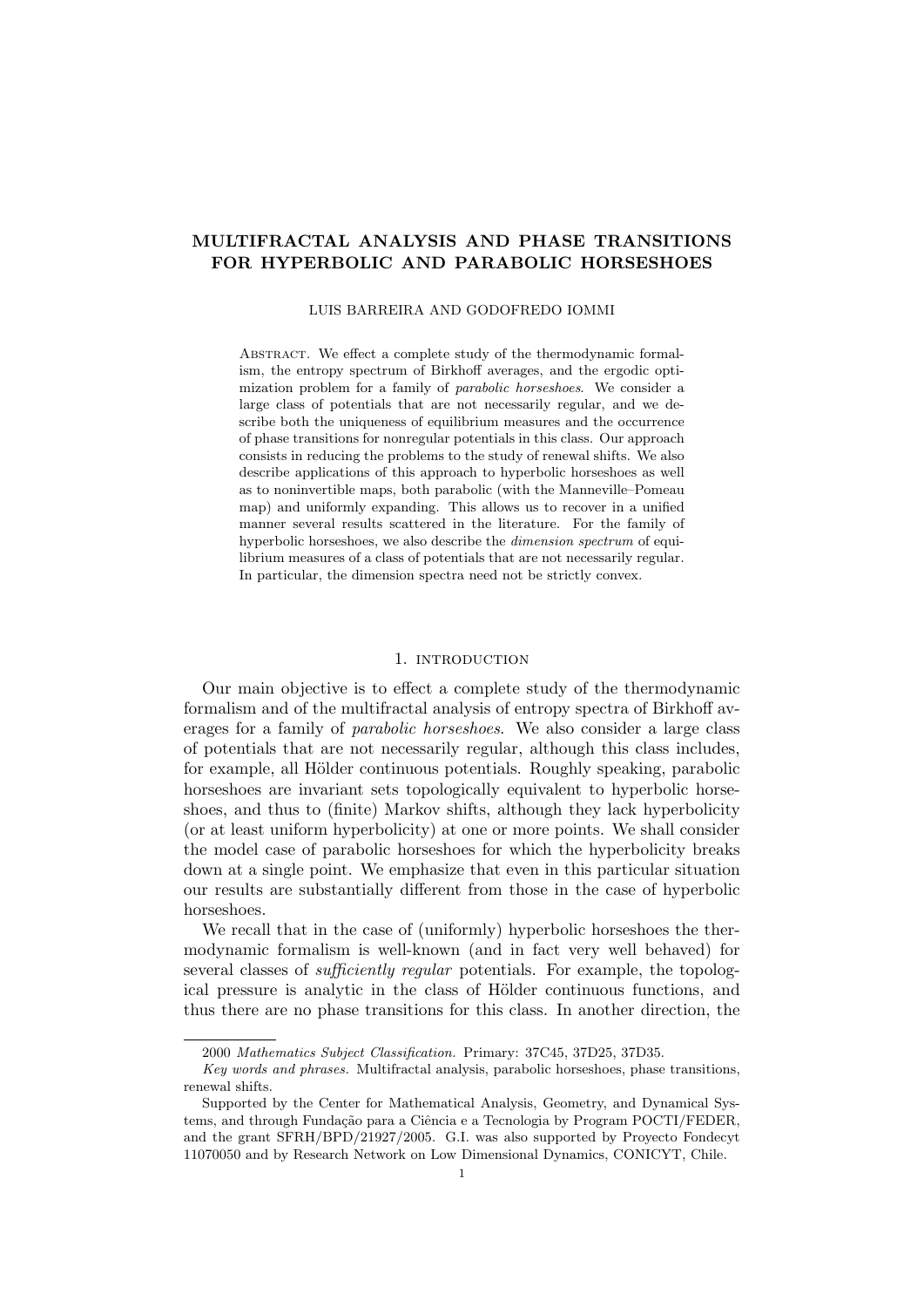multifractal analysis of conformal hyperbolic horseshoes is also well established, and provides a detailed study of the complexity of the level sets of invariant local quantities obtained from a given dynamical system, such as Birkhoff averages, Lyapunov exponents, pointwise dimensions, and local entropies. The conformality means that the dynamics acts conformally both in the stable and unstable direction, such as in saddle type horseshoes on surfaces. In particular, it was shown for several families of conformal dynamical systems and Hölder continuous potentials that the associated multifractal spectra (such as entropy spectra and dimension spectra) are real analytic and strictly convex. We refer to [17] for a detailed discussion and for a list of references.

The good behavior exhibited by hyperbolic horseshoes, both in terms of the thermodynamic formalism and of the multifractal analysis, may break down when we make the horseshoe nonhyperbolic (or at least nonuniformly hyperbolic, here understood in the sense of the existence of an invariant measure supported on the horseshoe having nonzero Lyapunov exponents). On the other hand, it may also break down when we consider more general classes of (nonregular) potentials. We discuss both situations in our paper and we show that indeed they occur.

We now describe our results in some detail. First, we obtain a complete description of the thermodynamic formalism for several families of maps, with emphasis on the case of parabolic horseshoes. In particular, for a potential  $\phi$  in a certain class that includes the class of Hölder continuous functions, there exists a critical value  $q_c \in (0,\infty]$  such that the pressure function  $q \mapsto P(q\phi)$  is real analytic and strictly convex for  $q \in (0, q_c)$ , and linear for  $q > q_c$  (see Theorem 14). Thus, for this class of potentials there are phase transitions. We also describe the equilibrium measures of the potentials  $q\phi$ . Furthermore, building on results of Takens and Verbitskiy [28] we are able to study the multifractal analysis of entropy spectra of Birkhoff averages. Namely, we show that there exists a critical value that separates the entropy spectrum into two parts with very different behavior, one real analytic and strictly convex, and the other linear (see Theorem 15). Finally, we also study the ergodic optimization problem for parabolic horseshoes (see Theorem 16).

We emphasize that even though our main results are formulated for parabolic horseshoes, including both the cases of regular and nonregular potentials, we also obtain new results in the classical case of hyperbolic horseshoes (for nonregular potentials). In addition, we describe applications of our approach to the case of noninvertible dynamics, both parabolic (with the Manneville–Pomeau map) and uniformly expanding (this allows us to recover in a unified manner several results scattered in the literature as well as to obtain new results; the details are given in Section 6). In the case of hyperbolic horseshoes, we also describe the *dimension spectrum* of equilibrium measures of a class of potentials that are not necessarily regular (see Section 7). In particular, these spectra need not be strictly convex.

Our strategy in the proofs is to reduce the problems to the study of renewal shifts. The main idea is to consider dynamical systems that can be modeled by a full shift on two symbols and from this obtain a renewal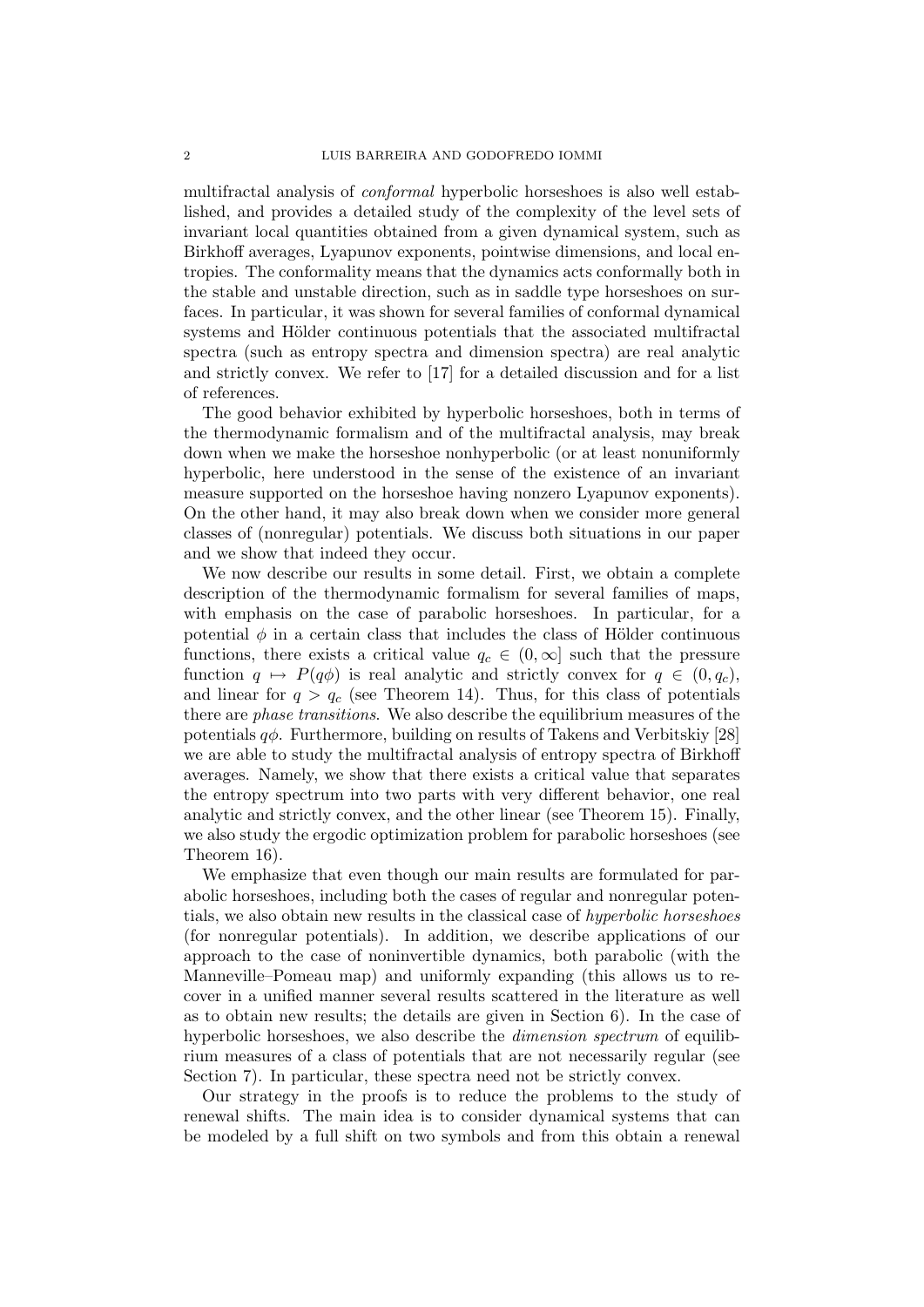shift (by removing the parabolic fixed point). We note that this has been accomplished before in some settings, namely in the work of Sarig [27] on the Manneville–Pomeau map, and in the work of Pesin and Zhang [20] for uniformly expanding maps of the interval (describing both potentials with a unique equilibrium measure and potentials exhibiting phase transitions). As it was the case in [20], the study of the thermodynamic formalism for the renewal shifts carried out by Sarig in [27] (see Section 2) is central to our analysis.

We also would like to comment on the relation of our work to results concerning the thermodynamic formalism for other classes of maps. Over the last years a great deal of attention has been given to the study of the thermodynamic formalism of one-dimensional real multimodal maps. Recent work by Bruin and Todd [5, 6] and by Pesin and Senti [18] describe potentials for which there is a unique equilibrium measure and such that the pressure function is real analytic in certain domains. Their proofs are based on the study of the so-called induced maps, which can be modeled by full-shifts on countable alphabets. In some cases their induced system and the one obtained from the renewal shift coincide [5]. We should stress that the lack of expansiveness considered here is milder than the one studied in [5, 6, 18]. Indeed, the maps studied in those papers have critical points. It should also be pointed out that their description of the thermodynamic formalism is not as complete as ours. An interesting feature relating both classes of systems is that the pressure function has the same type of phase transitions. The reason for this is that in both cases the dynamics can be divided into two parts: one which is hyperbolic and the other which is not (the parabolic fixed point or the post-critical set). The difference is that in a parabolic horseshoe there is only one invariant measure supported on the nonhyperbolic part of the dynamics (namely, the atomic measure supported on the parabolic fixed point), whereas in the multimodal case there can be plenty of them (see [8]). The common feature, that causes that both systems to have the same type of phase transitions is that the measures supported on the nonhyperbolic part of the system have zero entropy. The case of rational maps is better understood than the real case; see the works by Makarov and Smirnov [15] and by Przytycki and Rivera-Letelier [25]. In the latter, the authors give a complete description of the pressure function of certain natural potentials and the same type of phase transition is observed. The reason is again that the invariant measures supported on the nonhyperbolic part of the system have zero entropy.

## 2. Renewal shift

2.1. Preliminaries. Let  $S = \{0, 1, 2, \dots\}$  be a countable alphabet. Consider the transition matrix  $A = (a_{ij})_{i,j \in S}$  with  $a_{0,0} = a_{0,n} = a_{n,n-1} = 1$  for each  $n \geq 1$  and with all other entries equal to zero. The *renewal shift* is the (countable) Markov shift  $(\Sigma_R, \sigma)$  defined by the transition matrix A, that is, the shift map  $\sigma$  on the space

$$
\Sigma_R = \{(x_i)_{i \ge 0} : x_i \in S \text{ and } a_{x_i x_{i+1}} = 1 \text{ for each } i \ge 0\}.
$$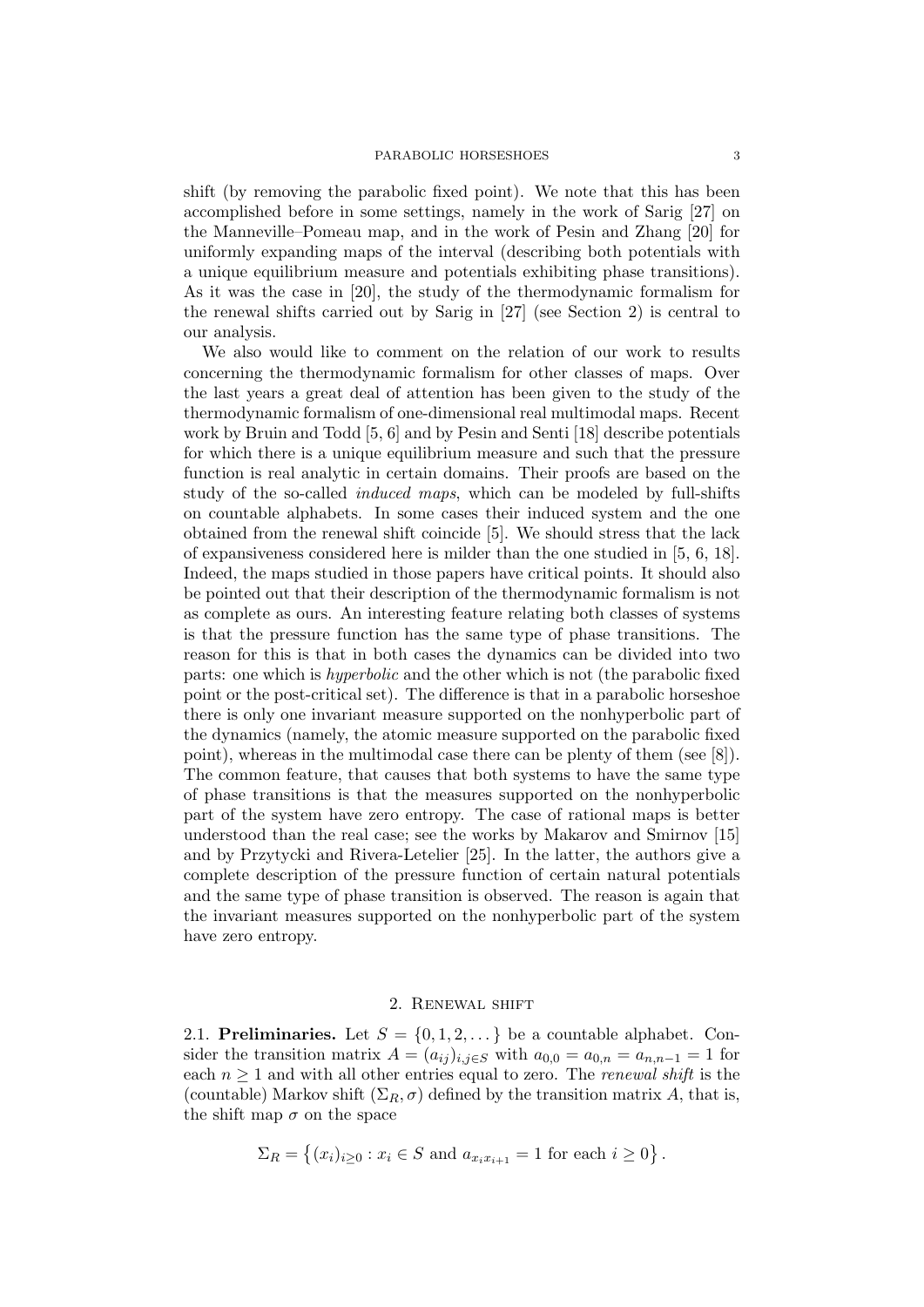We equip  $\Sigma_R$  with the topology generated by the cylinders sets

$$
C_{i_0\cdots i_n} = \{x \in \Sigma_R : x_j = i_j \text{ for } 0 \le j \le n\}.
$$

Given a function  $\phi \colon \Sigma_R \to \mathbb{R}$ , for each  $n \geq 1$  we set

$$
V_n(\phi) = \sup \left\{ |\phi(x) - \phi(y)| : x, y \in \Sigma_R, \ x_i = y_i \text{ for } 0 \le i \le n - 1 \right\}.
$$

We say that  $\phi$  has summable variation if  $\sum_{n=2}^{\infty} V_n(\phi) < \infty$ . Clearly, if  $\phi$  has summable variation then it is continuous. We say that  $\phi$  is *weakly Hölder* continuous if there exist  $B > 0$  and  $\theta \in (0,1)$  such that  $V_n(\phi) \leq B\theta^n$  for every  $n \geq 2$ . Clearly, any weakly Hölder continuous function has summable variation.

We recall the notion of topological pressure introduced by Sarig in [26]. Let  $\phi \colon \Sigma_R \to \mathbb{R}$  be a function with summable variation. The *Gurevich Pressure* of  $\phi$  is defined by

$$
P_G(\phi) = \lim_{n \to \infty} \frac{1}{n} \log \sum_{\sigma^n x = x} \exp \left( \sum_{i=0}^{n-1} \phi(\sigma^i x) \right) 1_{C_{i_0}}(x),
$$

where  $1_{C_{i_0}}$  denotes the characteristic function of  $C_{i_0}$ . We note that  $P_G(\phi)$ does not depend on the choice of  $i_0$ . The Gurevich pressure satisfies the following variational principle (see [26]). Let  $\mathcal{M}_R$  be the set of  $\sigma$ -invariant probability measures on  $\Sigma_R$ , and let  $h_\mu(\sigma)$  be the metric entropy with respect to the measure  $\mu$ .

**Proposition 1.** If  $\phi: \Sigma_R \to \mathbb{R}$  has summable variation and sup  $\phi < \infty$ , then

$$
P_G(\phi) = \sup \left\{ h_\mu(\sigma) + \int_{\Sigma_R} \phi \, d\mu : \mu \in \mathcal{M}_R \right\}.
$$
 (1)

A measure  $\mu \in \mathcal{M}_R$  at which the supremum in (1) is attained is called an equilibrium measure for  $\phi$ . We note that for arbitrary countable shifts we must add the integrability assumption  $-\int_{\Sigma_R} \phi \, d\mu < \infty$  in (1), with the single purpose of avoiding expressions of the type  $\infty - \infty$ . In the particular case of the renewal shift, any measure  $\mu \in \mathcal{M}_R$  has entropy  $h_\mu(\sigma) \leq \log 2$ , and thus the integrability assumption is not needed.

2.2. Induced system and class R. The *induced system* ( $\Sigma_I$ ,  $\sigma$ ) is defined as the full-shift on the new alphabet  $\{C_{0n(n-1)(n-2)\cdots 1}: n \geq 1\}$ . The first return map to the cylinder  $C_0$  is defined by

$$
r(x) = 1_{C_0}(x) \inf \{ n \ge 1 : \sigma^n x \in C_0 \}.
$$

Given a function  $\phi \colon \Sigma_R \to \mathbb{R}$  with summable variation we define a new function  $\overline{\phi} \colon \Sigma_I \to \mathbb{R}$  by

$$
\overline{\phi}(x) = \sum_{k=0}^{r(x)-1} (\phi \circ \sigma^k \circ \pi)(x),
$$

where  $\pi \colon \Sigma_I \to C_0$  is defined by  $\pi(C_{a_0}C_{a_1}\cdots) = (a_0a_1\cdots)$ . We now describe the class of functions that we will consider in the thermodynamic formalism. Let  $\mathcal R$  be the class of functions  $\phi \colon \Sigma_R \to \mathbb R$  such that:

- 1.  $\phi$  has summable variation and is bounded from above;
- 2.  $\phi$  has finite Gurevich pressure;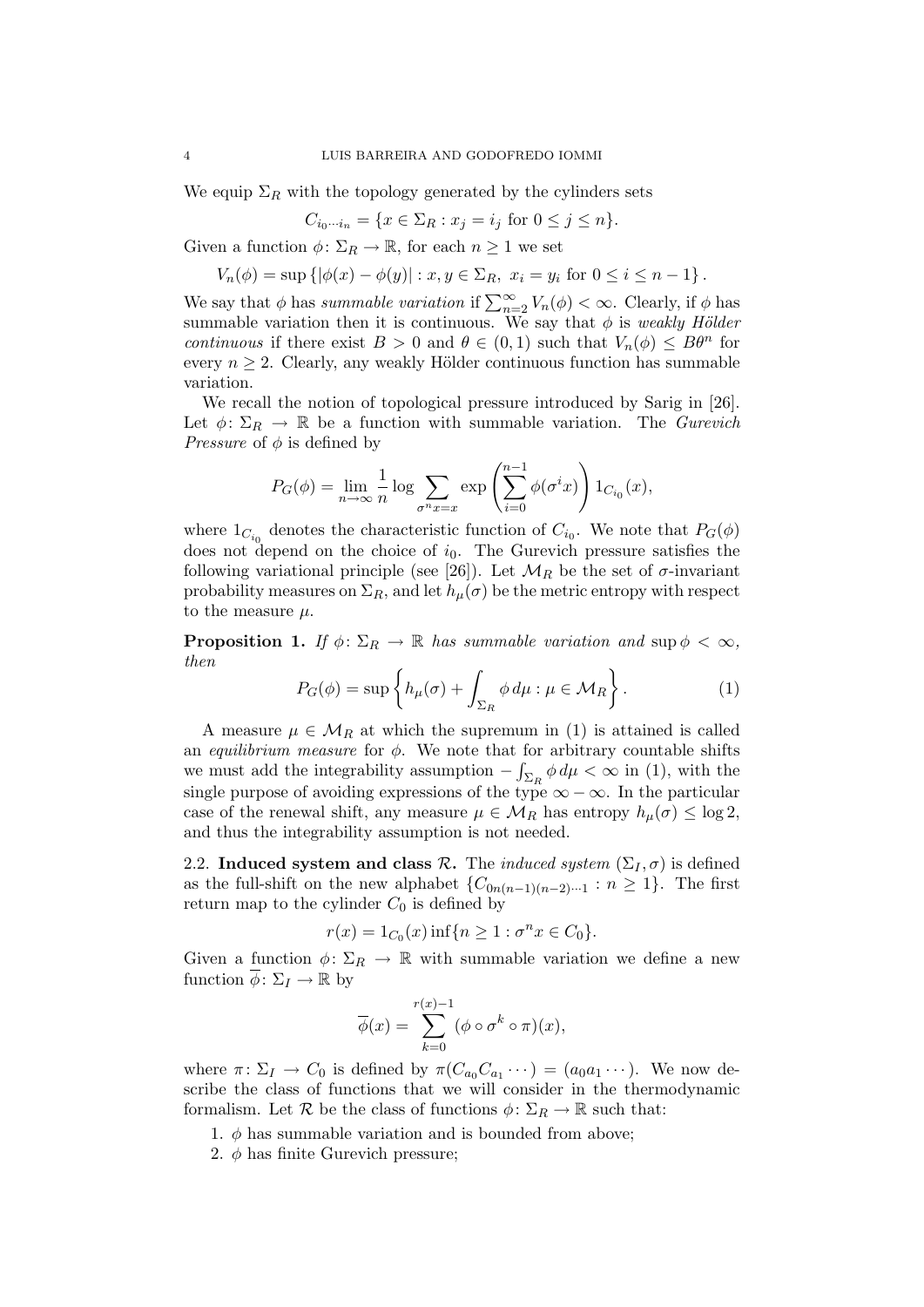#### PARABOLIC HORSESHOES 5

3. the induced map  $\overline{\phi}$  is weakly Hölder continuous.

We observe that  $R$  includes the class of Hölder continuous functions. Neverthe less, there are non-Hölder continuous functions that belong to  $\mathcal{R}$ . Indeed, Sarig [27] constructed examples of functions in  $\mathcal R$  that are not Hölder continuous. In fact, he constructed examples of functions exhibiting all possible modes of recurrence. We refer to his paper for explicit examples. We note that the first to describe the thermodynamic formalism for some non-Hölder potentials for the renewal shift was Hofbauer [9].

Sarig described the thermodynamic formalism for the class  $\mathcal{R}$ . Set

$$
M = M(\phi) = \sup \left\{ \int_{\Sigma_R} \phi \, d\mu : \mu \in \mathcal{M}_R \right\}.
$$
 (2)

**Proposition 2** ([27]; see also [10]). Let  $(\Sigma_R, \sigma)$  be the renewal shift. For each  $\phi \in \mathcal{R}$  there exists  $q_c \in (0, +\infty]$  such that:

- 1. The function  $q \mapsto P_G(q\phi)$  is strictly convex and real analytic in  $(0, q_c)$ and linear in  $(q_c, +\infty)$ , with  $P_G(q\phi) = Mq$ . At  $q_c$  the function is continuous but not analytic.
- 2. For  $q \in (0, q_c)$  there exists a unique equilibrium measure  $\mu_q$  for  $q\phi$ , while for  $q > q_c$  there is no equilibrium measure for  $q\phi$ .

We note that the potential  $q_c\phi$  can have an equilibrium measure (the so-called positive recurrent case), an infinite  $\sigma$ -finite "equilibrium" measure (null recurrent case), or none of the above (transient case). To help determining whether  $q_c$  is finite or infinite, we set

$$
A_n = \exp \sup \left\{ \sum_{i=0}^{n-1} \phi(\sigma^i(x)) : x \in C_{0(n-1)\cdots 0} \right\}.
$$

For each  $q \in \mathbb{R}$ , let  $R(q)$  be the radius of convergence of the series

$$
F_q(\xi) = \sum_{n=1}^{\infty} A_n^q \xi^q.
$$

If  $F_q(R(q))$  is infinite for every q, then  $q_c = \infty$ . If there exists  $q > 0$  such that  $F_q(R(q)) < 1$ , then  $q_c < \infty$ . We emphasize that it might happen that none of the two alternatives holds.

We emphasize that in Proposition 2 we only discuss the behavior of the pressure function  $q \mapsto P_G(q\phi)$  for  $q > 0$ . Under an additional assumption on  $\phi$  we are able to consider an arbitrary  $q \in \mathbb{R}$ . Set

$$
m = m(\phi) = \inf \left\{ \int_{\Sigma_R} \phi \, d\mu : \mu \in \mathcal{M}_R \right\}.
$$
 (3)

**Proposition 3.** Let  $(\Sigma_R, \sigma)$  be the renewal shift. For each bounded  $\phi \in \mathcal{R}$ there exist  $q_c^+ \in (0, +\infty]$  and  $q_c^- \in [-\infty, 0)$  such that:

- 1.  $q \mapsto P_G(q\phi)$  is strictly convex and real analytic in  $(q_c^-, q_c^+)$ .
- 2.  $P_G(q\phi) = mq \ for \ q < q_c^{-}$ , and  $P_G(q\phi) = Mq \ for \ q > q_c^{+}$ .
- 3. At  $q_c^-$  and  $q_c^+$  the function  $q \mapsto P_G(q\phi)$  is continuous but not analytic.
- 4. For each  $q \in (q_c^-, q_c^+)$  there is a unique equilibrium measure  $\mu_q$  for  $q\phi$ .
- 5. For each  $q \notin \left[q_c^-, q_c^+\right]$  there is no equilibrium measure for  $q\phi$ .
- 6. The critical values  $q_c^+$  and  $q_c^-$  are never simultaneously finite.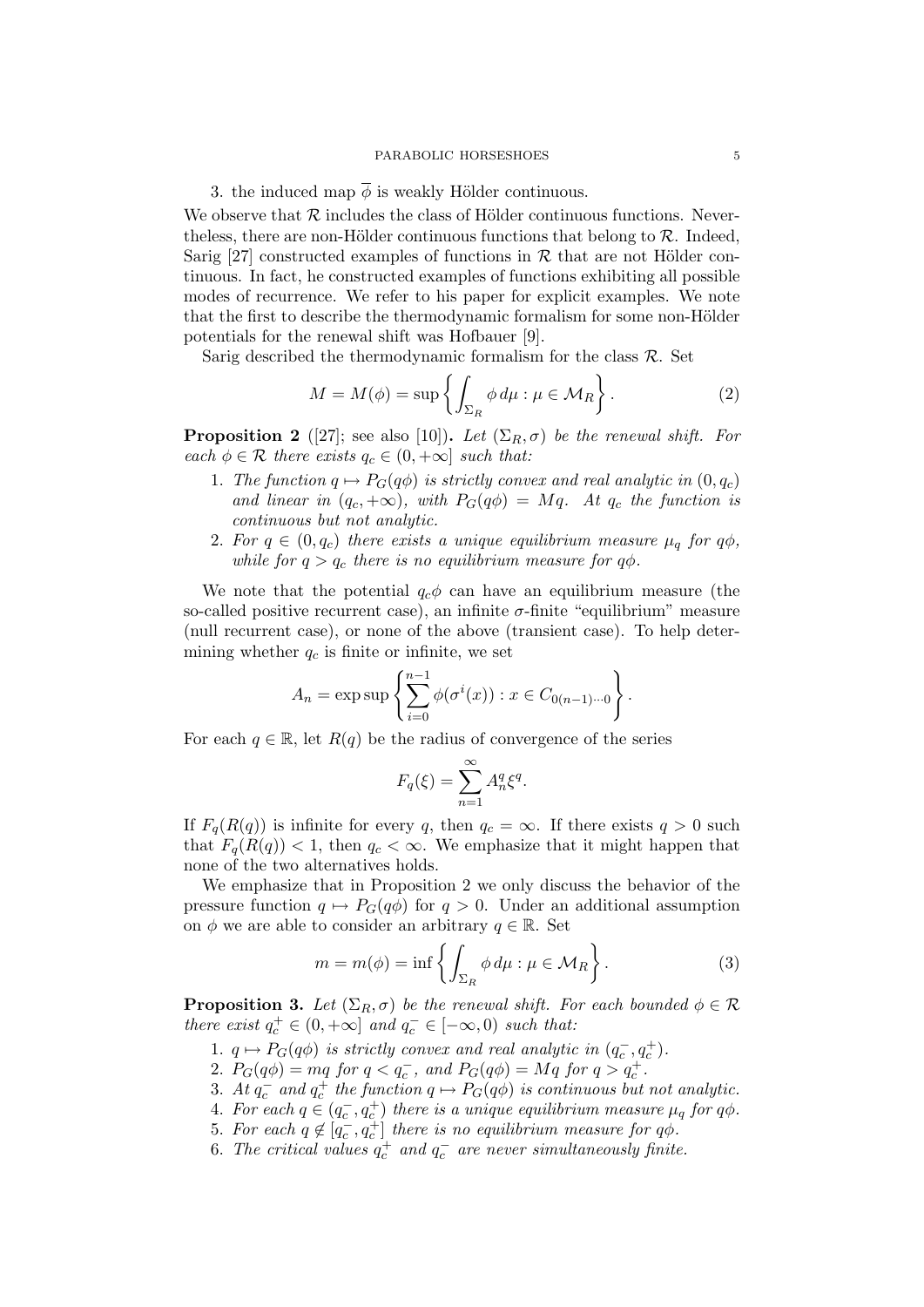Proof. By Proposition 1 we readily obtain the following.

**Lemma 1.** If  $\phi \in \mathcal{R}$  is bounded, then  $-\phi \in \mathcal{R}$ .

Thus, we can apply Proposition 2 to  $\phi$  and  $-\phi$  to obtain  $q_c^-$  and  $q_c^+$ . Statements 1–5 are also direct consequences of Proposition 2. It remains to prove Statement 6. Assume on the contrary that  $-\infty < q_c^- < q_c^+ < \infty$ . For each  $n \geq 1$ , let  $p_n = 0n(n-1)\cdots 1 \in \Sigma_R$  be the periodic point of period  $n + 1$  in the cylinder set  $C_0$ . We consider the invariant measure

$$
\nu_n = \frac{1}{n} \sum_{k=0}^{n-1} \delta_{\sigma^k p_n},
$$
\n(4)

where  $\delta_{\sigma^k p_n}$  is the atomic measure supported at  $\sigma^k p_n$ . Let also

$$
R_n = \{x \in \Sigma_R : r(x) = n\}.
$$

By the discriminant theorem in [27] and following [10], since  $q_c^+ < \infty$  we have

$$
M = \limsup_{n \to \infty} \frac{1}{n} \log \sum_{\sigma^n x = x} \exp \left( \sum_{i=0}^{n-1} \phi(\sigma^i x) \right) 1_{R_n}(x)
$$
  
= 
$$
\limsup_{n \to \infty} \frac{1}{n} \log \sum_{\sigma^n x = x} \exp \left( n \int_{\Sigma_R} \phi \, d\nu_n \right) 1_{R_n}(x)
$$
  
= 
$$
\limsup_{n \to \infty} \frac{1}{n} \log \exp \left( n \int_{\Sigma_R} \phi \, d\nu_n \right) = \limsup_{n \to \infty} \int_{\Sigma_R} \phi \, d\nu_n.
$$

Similarly, since  $-\infty < q_c^-$  we have

$$
-m = \limsup_{n \to \infty} \frac{1}{n} \log \sum_{\sigma^n x = x} \exp \left( \sum_{i=0}^{n-1} -\phi(\sigma^i x) \right) 1_{R_n}(x)
$$

$$
= \limsup_{n \to \infty} \frac{1}{n} \log \exp \left( n \int_{\Sigma_R} -\phi \, d\nu_n \right)
$$

$$
= -\limsup_{n \to \infty} \int_{\Sigma_R} \phi \, d\nu_n = -M.
$$

Therefore,  $M = m$ . Hence, there exist  $q_1 < 0$  and  $q_2 > 0$  with  $P_G(q_1\phi) =$  $Mq_1$  and  $P_G(q_2\phi) = Mq_2$ . But then the pressure function would not be convex, since  $P_G(0) = \log 2$ . This contradiction proves Statement 6.

We emphasize that in view of Statement 6 at least one of the critical values  $q_c^-$  and  $q_c^+$  is not finite.

As the following example shows, it is possible that  $\phi \in \mathcal{R}$  but  $-\phi \notin \mathcal{R}$ . Let  $\phi \colon \Sigma_R \to \mathbb{R}$  be the locally constant function such that

$$
\phi|_{C_n} = -(n+1)
$$
 for each  $n \ge 0$ .

Clearly,  $\phi$  is weakly Hölder. In particular,  $\phi$  has summable variation. Moreover,  $\phi \leq 0$  and  $P_G(\phi)$  is finite. Also,  $\overline{\phi}$  is weakly Hölder. Therefore,  $\phi \in \mathcal{R}$ . We now show that  $P_G(-\phi) = \infty$ , which implies that  $-\phi \notin \mathcal{R}$ . For each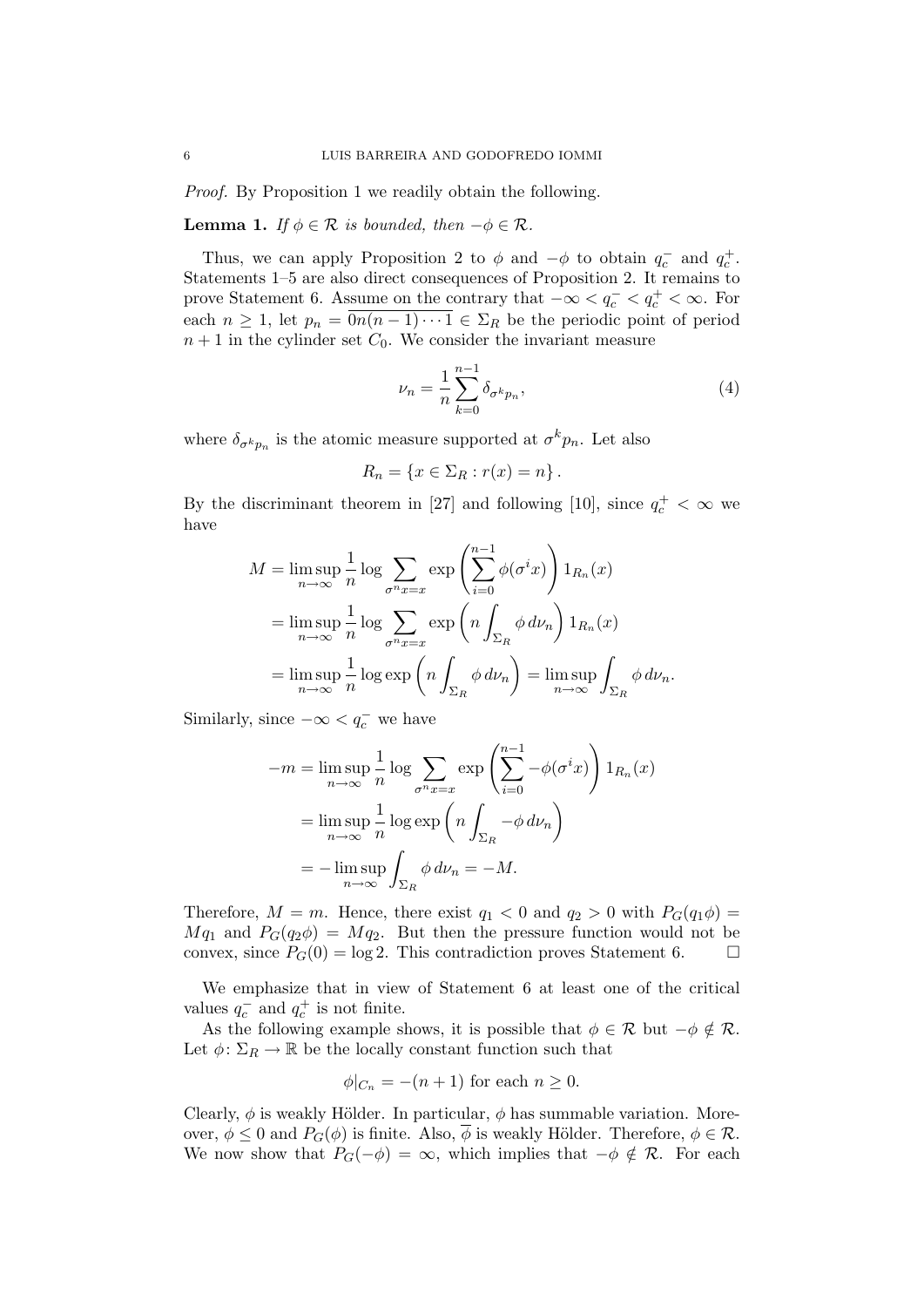$n \geq 1$ , let  $\nu_n$  be the  $\sigma$ -invariant measure in (4). By the variational principle in Proposition 1 we have

$$
P_G(-\phi) = \sup \left\{ h_\mu(\sigma) - \int_{\Sigma_R} \phi \, d\mu : \mu \in \mathcal{M}_R \right\} \ge - \int_{\Sigma_R} \phi \, d\nu_n.
$$

Since

$$
-\int_{\Sigma_R} \phi \, d\nu_n = \frac{1}{n} \sum_{i=0}^{n-1} \phi |_{C_i} = \frac{1}{n} \sum_{i=0}^{n-1} (i+1) = \frac{n+1}{2},
$$

letting  $n \to \infty$  we obtain  $P_G(-\phi) = \infty$ . Therefore,  $-\phi \notin \mathcal{R}$ . We emphasize that the potential  $\phi$  is not bounded from below.

2.3. Embedding in a finite full shift. Let now  $(\Sigma_2^+,\sigma)$  be the onesided full-shift on the alphabet  $\{0, 1\}$ . There exists a topological conjugacy between the renewal shift  $(\Sigma_R, \sigma)$  and  $(\Sigma_\mathbf{2}^+ \setminus \bigcup_{i=0}^\infty \sigma^{-i}(\overline{0}), \sigma)$ , where  $\overline{0} = (000 \cdots)$ . Indeed, denote by  $(0 \cdots 01)_n$  the cylinder  $C_{0\cdots 01}$  with n zeros, and consider the alphabet  $\{(0 \cdots 01)_n : n \geq 1\} \cup \{C_1\}$ . The possible transitions on this alphabet are

$$
(0 \cdots 01)_n \to (0 \cdots 01)_{n-1}, C_1 \to C_1
$$
, and  $C_1 \to (0 \cdots 01)_n$  for  $n \ge 1$ .

Note that this is simply a recoding of  $(\Sigma_2^+ \setminus \bigcup_{i=0}^{\infty} \sigma^{-i}(\overline{0}), \sigma)$ .

## 3. Hyperbolic approximations

Let  $f: M \to M$  be a continuous map of the compact metric space M. We denote by  $P(\phi)$  the classical topological pressure of a continuous function  $\phi: M \to \mathbb{R}$ . We recall that it satisfies the variational principle: for each continuous function  $\phi \colon M \to \mathbb{R}$ ,

$$
P(\phi) = \sup \left\{ h_{\mu}(f) + \int_{M} \phi \, d\mu : \mu \in \mathcal{M} \right\}
$$
  
= 
$$
\sup \left\{ h_{\mu}(f) + \int_{M} \phi \, d\mu : \mu \in \mathcal{M}_{E} \right\},
$$
 (5)

where M is the set of f-invariant probability measures on M, and  $\mathcal{M}_E \subset \mathcal{M}$ is the subset of ergodic measures.

Let  $\mathcal{M}_H \subset \mathcal{M}$  be a subset satisfying the following property:

H. for every  $\mu \in M_E \setminus M_H$  there exists a sequence  $(\mu_n)_{n \geq 1} \subset M_H$  such that  $\mu_n \to \mu$  (in the weak\* topology) and  $h_{\mu_n}(f) \to h_{\mu}(f)$  as  $n \to \infty$ .

We note that Property H is an assumption only on the system and not on the potential.

Theorem 4 (Hyperbolic variational principle). If Property H holds, then for every continuous function  $\phi \colon M \to \mathbb{R}$ ,

$$
P(\phi) = \sup \left\{ h_{\mu}(f) + \int_{M} \phi \, d\mu : \mu \in \mathcal{M}_{H} \right\}.
$$
 (6)

Proof. By the variational principle it is clear that

$$
P(\phi) \geq \sup \left\{ h_{\mu}(f) + \int_M \phi \, d\mu : \mu \in \mathcal{M}_H \right\}.
$$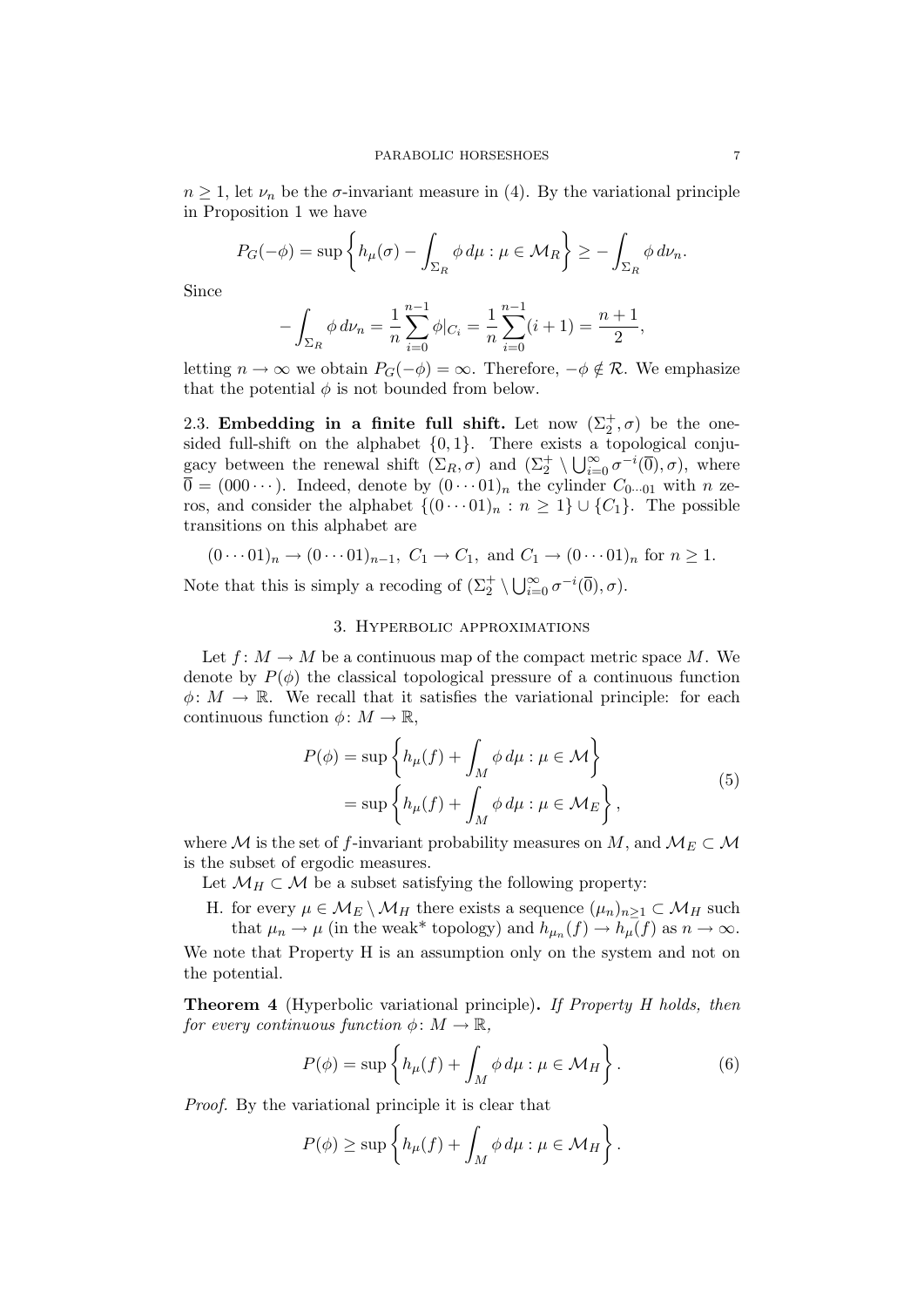To prove the reverse inequality, let  $\mu \in \mathcal{M}_E \setminus \mathcal{M}_H$ . By Property H there exists a sequence  $(\mu_n)_{n\geq 1} \subset \mathcal{M}_H$  such that  $\mu_n \to \mu$  and  $h_{\mu_n}(f) \to h_{\mu}(f)$  as  $n \to \infty$ . Therefore,

$$
h_{\mu_n}(f) + \int_M \phi \, d\mu_n \to h_\mu(f) + \int_M \phi \, d\mu.
$$

Hence, by  $(5)$ ,

$$
P(\phi) \leq \sup \left\{ h_{\mu}(f) + \int_M \phi \, d\mu : \mu \in \mathcal{M}_H \right\}.
$$

This completes the proof.  $\Box$ 

Let now  $f: M \to M$  be a  $C^{1+\varepsilon}$  diffeomorphism of the compact manifold M. We say that a measure  $\mu \in \mathcal{M}$  is hyperbolic if  $\mu$ -almost every point  $x \in M$  has nonzero Lyapunov exponents, i.e., for  $\mu$ -almost every  $x \in M$  and every nonzero  $v \in T_xM$ ,

$$
\limsup_{n \to +\infty} \frac{1}{n} \log ||d_x f^n v|| \neq 0.
$$

When  $\mathcal{M}_H = \{ \mu \in \mathcal{M} : \mu \text{ is hyperbolic} \}$ , i.e., the set of hyperbolic invariant measures, Property H essentially means that the nonhyperbolic parts of the dynamics can be arbitrarily approximated by their hyperbolic parts. We now show that for  $C^{1+\varepsilon}$  diffeomorphisms satisfying Property H when  $\mathcal{M}_H$  is the set of hyperbolic measures, the topological pressure can be approximated by the topological pressure on hyperbolic horseshoes.

**Theorem 5** (Approximation property). Let  $f: M \to M$  be a  $C^{1+\varepsilon}$  diffeomorphism of a compact manifold. If Property H holds with respect to the set  $\mathcal{M}_H$  of hyperbolic f-invariant probability measures on M, then

$$
P(\phi) = \sup \{ P_{\Lambda}(\phi) : \Lambda \subset M \text{ is a hyperbolic horse} \},
$$

where  $P_{\Lambda}$  is the topological pressure computed with respect to  $f|\Lambda$ .

Proof. Since Property H holds, by Theorem 4 we have the identity in  $(6)$ . In [12], Katok proved that for each hyperbolic measure  $\mu \in \mathcal{M}_H$  there exists a sequence of invariant measures  $\mu_n$  supported on hyperbolic horseshoes  $\Lambda_n$ such that

$$
h_{\mu_n}(f) \to h_{\mu}(f)
$$
 and  $\int_M \phi \, d\mu_n \to \int_M \phi \, d\mu$ 

as  $n \to \infty$ . Therefore, the classical variational principle in (5) implies that

$$
h_{\mu}(f) + \int_M \phi \, d\mu \le \sup_{\Lambda} \left\{ h_{\nu}(f) + \int_M \phi \, d\nu : \operatorname{supp} \nu \subset \Lambda \right\} = \sup_{\Lambda} P_{\Lambda}(\phi),
$$

where the supremum is taken over all hyperbolic horseshoes  $\Lambda \subset M$ . Here supp  $\nu$  denotes the support of the measure. It follows from (6) that  $P(\phi) \leq$  $\sup_{\Lambda} P_{\Lambda}(\phi)$ . On the other hand, it is clear that  $P_{\Lambda}(\phi) \leq P(\phi)$ , and we obtain the desired identity.

As the following example shows, Property H is essential in Theorem 4. Let  $f: M \to M$  be a  $C^{1+\varepsilon}$  diffeomorphism of a sphere. We assume that there exists an f-invariant set  $\Lambda \subset M$  topologically conjugated to the full-shift on two symbols. We also assume that for some open set  $U \subset M$  containing  $\Lambda$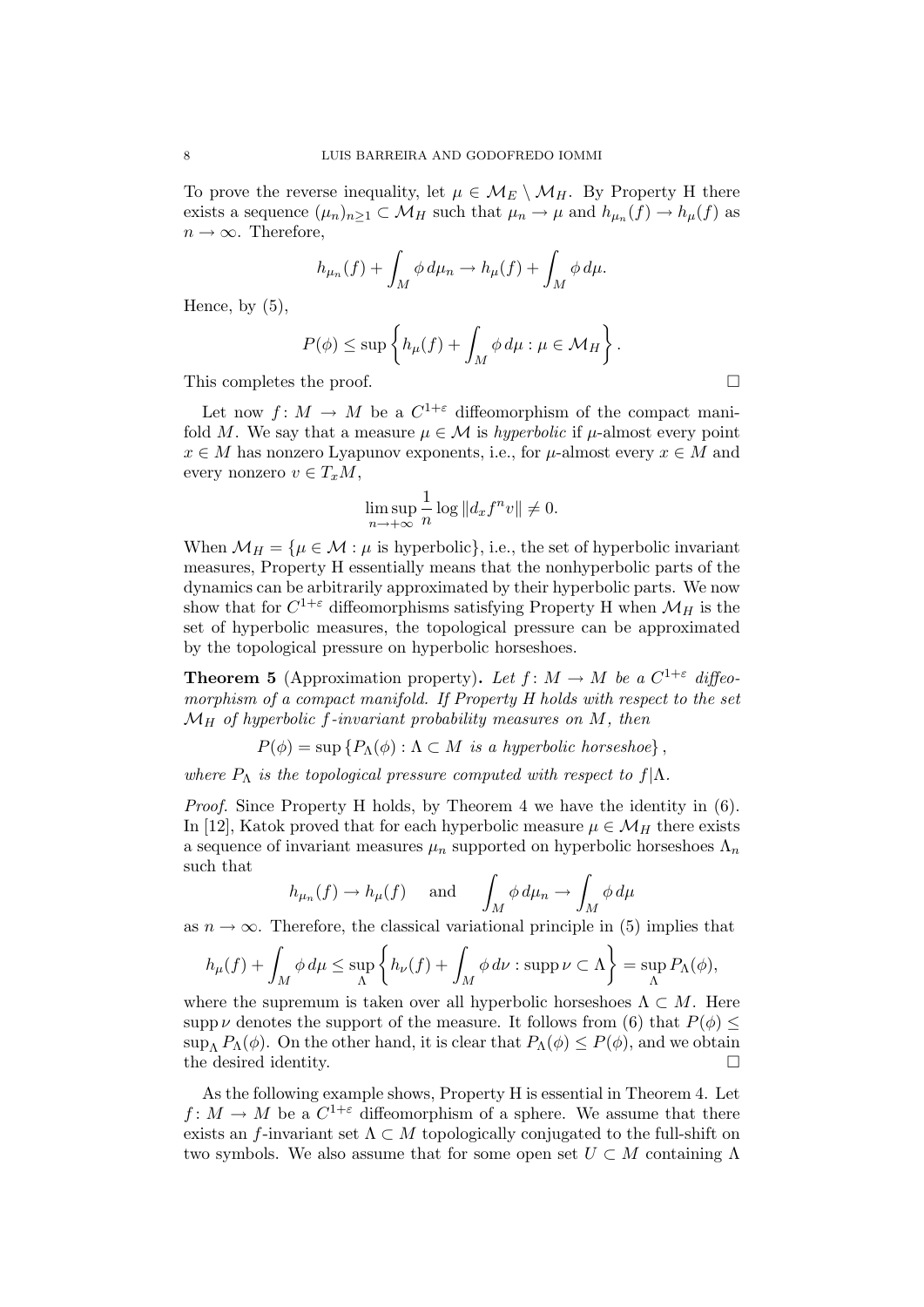there is a parabolic fixed point  $p \notin U$  which is the only f-invariant set that intersects  $M \setminus U$ . Let  $\phi \colon M \to \mathbb{R}$  be a Hölder continuous function such that

$$
\phi|\Lambda = -\log 2
$$
,  $\phi(p) = 1$ , and  $\phi|(M \setminus \{p\}) < 1$ .

Let again  $\mathcal{M}_H$  be the set of hyperbolic f-invariant probability measures on M. Note that if  $\mu \in \mathcal{M}_H$  then supp  $\mu \subset \Lambda$ . Moreover,  $h_{top}(f) = \log 2$ , and thus  $h_{\mu}(f) \leq \log 2$  for every  $\mu \in \mathcal{M}$ . This implies that

$$
\sup \left\{ h_{\mu}(f) + \int_M \phi \, d\mu : \mu \in \mathcal{M}_H \right\} \le \log 2 - \log 2 = 0.
$$

On the other hand, for the atomic measure  $\delta_p \in \mathcal{M}$  supported at p we have

$$
h_{\delta_p}(f) + \int_M \phi \, d\delta_p = 1.
$$

Therefore,

$$
P(\phi) = \sup \left\{ h_{\mu}(f) + \int_{M} \phi \, d\mu : \mu \in \mathcal{M} \right\} \ge 1 > 0
$$
  
 
$$
\ge \sup \left\{ h_{\mu}(f) + \int_{M} \phi \, d\mu : \mu \in \mathcal{M}_{H} \right\}.
$$

This shows that the hyperbolic variational principle in (5) does not hold for the diffeomorphism  $f$ . On the other hand, the set of hyperbolic measures is not dense in M. Indeed, for example, for every sequence  $(\mu_n)_{n\geq 1} \subset \mathcal{M}_H$ ,

$$
\limsup_{n \to \infty} \int_M \phi \, d\mu_n \le -\log 2 < 1 = \int_M \phi \, d\delta_p.
$$

In particular, Property H does not hold.

### 4. Symbolic models

4.1. The model and its thermodynamic formalism. Let  $f: M \to M$ be a  $C^{1+\varepsilon}$  transformation of the smooth manifold M. We assume that there is a compact f-invariant set  $X \subset M$  such that:

- 1.  $||d_x f|| > 1$  for every  $x \in X \setminus \{p\}$  and  $f(p) = p$ ;
- 2. there is a topological semiconjugacy  $g: \Sigma_2^+ \longrightarrow X$  between the two dynamics  $(\Sigma_2^+, \sigma)$  and  $(f, X)$ .

Consider the coding map

$$
\chi\colon \Sigma_R\to X\setminus \bigcup_{i=0}^\infty f^{-i}(p)
$$

defined by  $\chi = g|\Sigma_R$ . We say that a continuous function  $\phi \colon X \to \mathbb{R}$  is in the class  $\mathcal{R}_X$  if the composition  $\varphi := \phi \circ \chi : \Sigma_R \to \mathbb{R}$  is in the class  $\mathcal{R}$  (see Section 2.2 for the definition).

We note that since  $\phi$  is bounded, we have  $-\varphi \in \mathcal{R}$ . In view of Proposition 3, there is at most one critical value  $q_c \in \mathbb{R}$  at which the pressure function undergoes a phase transition. For simplicity of the exposition, we always assume in what follows that  $q_c^- = -\infty$ , or equivalently that  $q_c^+ = q_c$ . We remark that all statements and results in the rest of the paper are valid, with obvious modifications, under the alternative assumption  $q_c^+ = +\infty$ .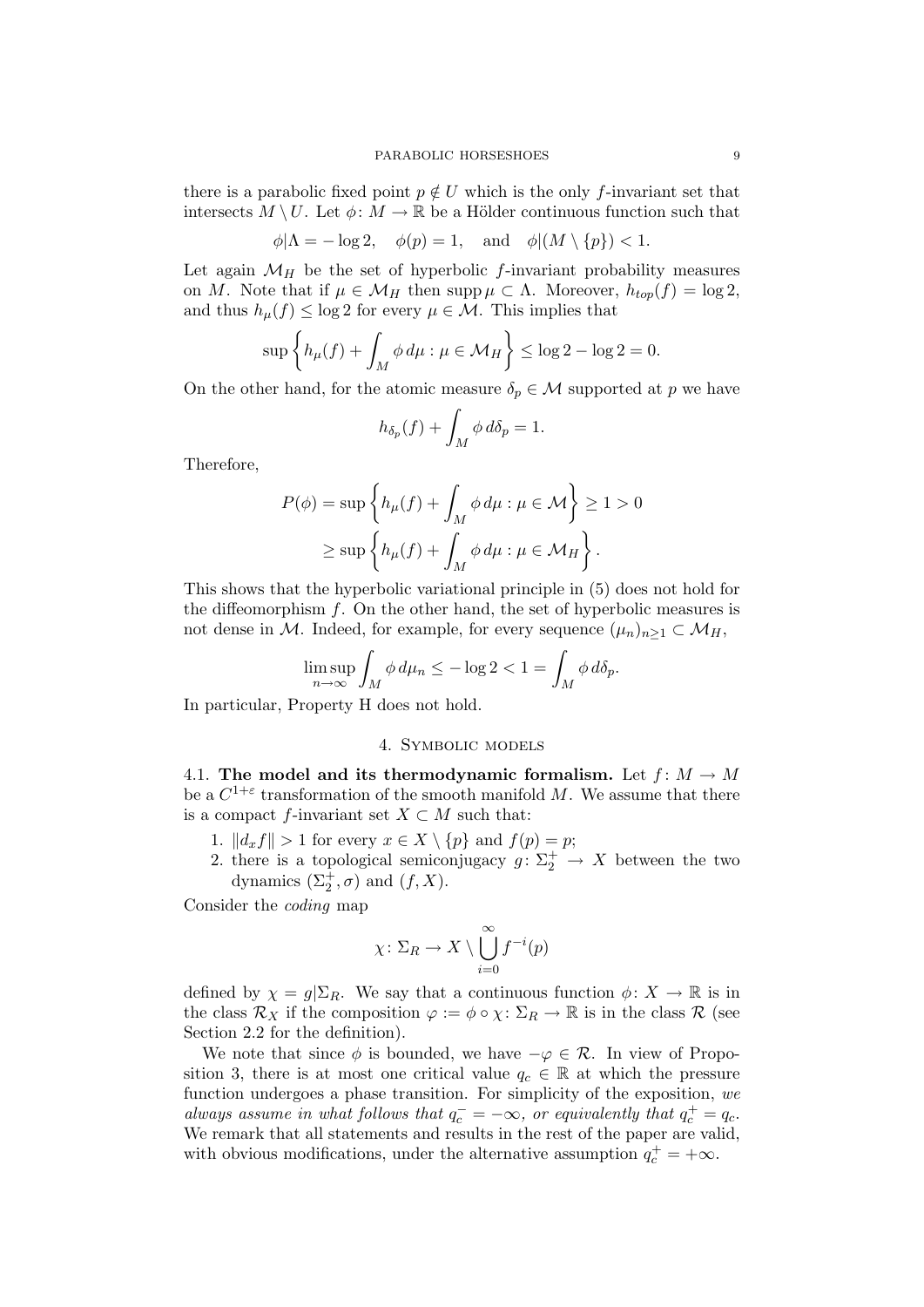Applying Proposition 2 we can describe the thermodynamic formalism of potentials in the class  $\mathcal{R}_X$ .

**Theorem 6.** For each  $\phi \in \mathcal{R}_X$ , there exists  $q_c \in (0,\infty]$  such that:

- 1. The pressure function  $q \mapsto P(q\phi)$  is strictly convex and real analytic in  $(-\infty, q_c)$ . Moreover, for each  $q \in (-\infty, q_c)$  there exists a unique equilibrium measure  $\mu_q$  for  $q\phi$  (different from the atomic measure  $\delta_p$ supported at p).
- 2. The pressure function is linear in  $(q_c, \infty)$ , with  $P(q\phi) = Mq$ , and  $\delta_p$ is the equilibrium measure for every  $q\phi$  when  $q > q_c$ .

*Proof.* Let  $\mathcal{M}_X$  be the set of f-invariant probability measures on X. Note that  $m \mapsto m \circ \chi^{-1}$  is a bijection between the sets  $\mathcal{M}_R$  (see Section 2.1) and  $\mathcal{M}_X \setminus {\delta_n}$ . Thus, the statement in the theorem will follow from Proposition 3 after showing that

$$
P(\phi) = \sup \left\{ h_{\mu}(f) + \int_{X} \phi \, d\mu : \mu \in \mathcal{M}_X \setminus \{\delta_p\} \right\}.
$$
 (7)

Notice that this is the identity in (6) when  $\mathcal{M}_H = \mathcal{M}_X \setminus {\delta_p}$ . Thus, in view of Theorem 4, to establish (7) it is sufficient to show that Property H in Section 3 holds for this set of measures.

For each  $n \geq 1$ , let  $p_n = \overline{0n(n-1)\cdots 1} \in \Sigma_R$  be the periodic point of period  $n+1$  in the cylinder set  $C_0$ . Let also  $x_n = \chi(p_n) \in X$  and define the measure

$$
\mu_n = \frac{1}{n} \sum_{k=0}^{n-1} \delta_{f^k x_n},
$$

where  $\delta_{f^k x_n}$  is the atomic measure supported at  $f^k x_n$ . We note that  $\mu_n \in$  $\mathcal{M}_H = \mathcal{M}_X \setminus \{\delta_p\}$  for each n. Moreover, if  $1_{\chi(C_m)}$  denotes the characteristic function of the set  $\chi(C_m)$ , then for each  $m \in S$  and each sufficiently large  $n \in S$  we have

$$
\int_X 1_{\chi(C_m)} d\mu_n = \frac{1}{n} \to 0 \text{ as } n \to \infty.
$$

Therefore, any accumulation point  $\nu$  of the sequence of measures  $(\mu_n)_{n>1}$  is such that  $\nu(\chi(C_m)) = 0$  for every  $m \in S$ . Since the sets  $\chi(C_m)$  form a cover of  $X \setminus \{p\}$  we have that  $\nu(X \setminus \{p\}) = 0$ . Hence,  $\nu \notin \mathcal{M}_X \setminus \{\delta_p\} = \mathcal{M}_H$ , and the sequence  $(\mu_n)_{n\geq 1}$  does not converge in  $\mathcal{M}_H$ . But since  $\mathcal{M}_X$  is compact (recall that the space  $X$  is compact) we have that

$$
\lim_{n \to \infty} \mu_n = \delta_p.
$$

Moreover, since  $h_{\mu_n}(f) = h_{\delta_p}(f) = 0$  for every  $n \geq 1$ , Property H holds and we can apply Theorem 4 to obtain equality (7). By the bijection between the spaces  $\mathcal{M}_R$  and  $\mathcal{M}_X \setminus {\delta_p}$ , it follows from Proposition 1 that the functions  $P_G$  and P coincide, i.e., that  $P_G(\phi \circ \chi) = P(\phi)$  for every  $\phi \in \mathcal{R}_X$ . The desired statement is now an immediate consequence of Proposition 3.  $\Box$ 

We also discuss the differentiability of the function  $q \mapsto P(q\phi)$  at  $q = q_c$ .

**Theorem 7.** Let  $q_c < \infty$ . The function  $q \mapsto P(q\phi)$  is differentiable at  $q_c$  if and only if  $\delta_p$  is the only equilibrium measure for  $q_c\phi$ .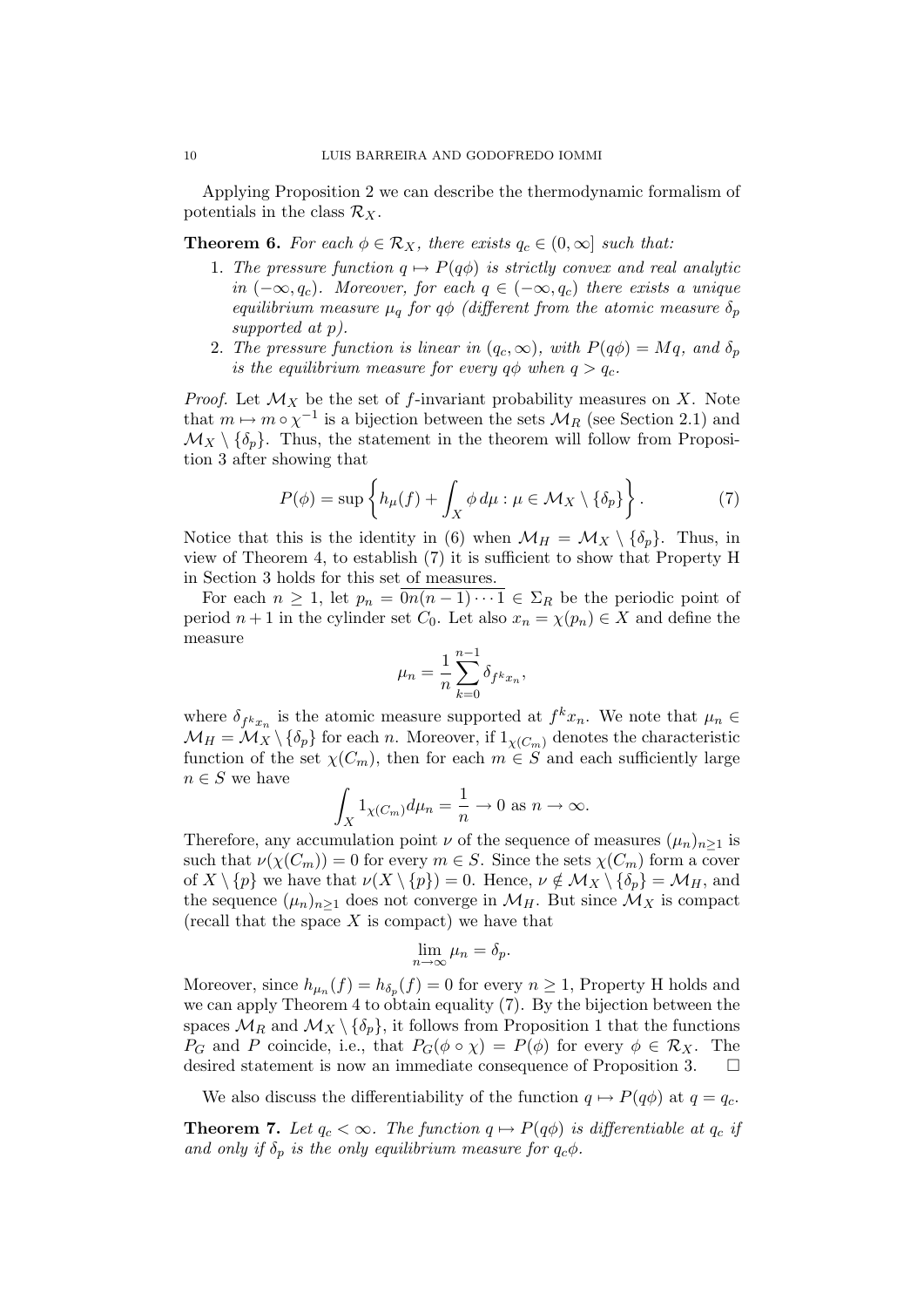*Proof.* By the continuity of the pressure function we have  $P(q_c\phi) = Mq_c$ , and thus (see Theorem 6)  $\delta_p$  is an equilibrium measure for  $q_c\phi$ . Let us assume that there exists a measure  $\mu \in \mathcal{M}_X$  with entropy  $h_\mu(f) > 0$ , which is also an equilibrium measure for  $q_c\phi$ . We note that if  $\nu$  were an equilibrium measure for  $q_c\phi$ , different from  $\delta_p$  but with zero entropy, then it would exist an optimal measure for the symbolic representation of  $\phi$  in the renewal shift. But this would contradict to Theorem 1.1 in [10]. By Theorem 6, we have

$$
q_c M = q_c \int_X \phi \, d\delta_p = P(q_c \phi) = h_\mu(f) + q_c \int_X \phi \, d\mu.
$$

Thus, since  $q_c > 0$  we obtain

$$
M = \int_X \phi \, d\delta_p > \int_X \phi \, d\mu.
$$

Furthermore, since for  $q > q_c$  the pressure function is linear we have

$$
\lim_{q \to q_c^+} \frac{\partial P(q\phi)}{\partial q} = M.
$$

Take now  $q < q_c$ . We obtain

$$
P(q_c\phi) - P(q\phi) \le h_{\mu}(f) + q_c \int_X \phi \, d\mu - h_{\mu}(f) - q \int_X \phi \, d\mu,
$$

and hence,

$$
\frac{P(q_c\phi) - P(q\phi)}{q_c - q} \le \int_X \phi \, d\mu < M.
$$

Therefore,

$$
\lim_{q \to q_c^-} \frac{\partial P(q\phi)}{\partial q} < M = \lim_{q \to q_c^+} \frac{\partial P(q\phi)}{\partial q},
$$

and the pressure function is not differentiable at  $q_c$ .

Now we assume that  $q \mapsto P(q\phi)$  is not differentiable at  $q_c$ . We will produce an equilibrium measure for  $q_c\phi$  with positive entropy. Since for  $q \in (0, q_c)$  the map is differentiable (it is analytic), this is equivalent to

$$
\lim_{q \to q_c^-} \frac{\partial P(q\phi)}{\partial q} < M.
$$

By the formula for the derivative of the pressure (which we can use in the interval  $(0, q_c)$ , this is the same as

$$
\lim_{q \to q_c^-} \frac{\partial P(q\phi)}{\partial q} = \lim_{q \to q_c^-} \int_X \phi \, d\mu_q < M,\tag{8}
$$

where  $\mu_q$  is the equilibrium measure for  $q\phi$ . Let  $\mu$  be any accumulation point of the family  $\{\mu_q\}_{q\geq 0}$  when  $q \to q_c^-$ . Since the entropy map  $\nu \mapsto h_\nu(f)$  is upper semi-continuous (notice that the map f is expansive on  $X \setminus \{p\}$ ) we have that

$$
\lim_{q \to q_c^-} \left( h_{\mu_q}(f) + q \int_X \phi \, d\mu_q \right) \le h_{\mu}(f) + q_c \int_X \phi \, d\mu. \tag{9}
$$

Furthermore, since the pressure function is continuous,

$$
\lim_{q \to q_c^-} \left( h_{\mu_q}(f) + q \int_X \phi \, d\mu_q \right) = \lim_{q \to q_c^-} P(q\phi) = P(q_c\phi).
$$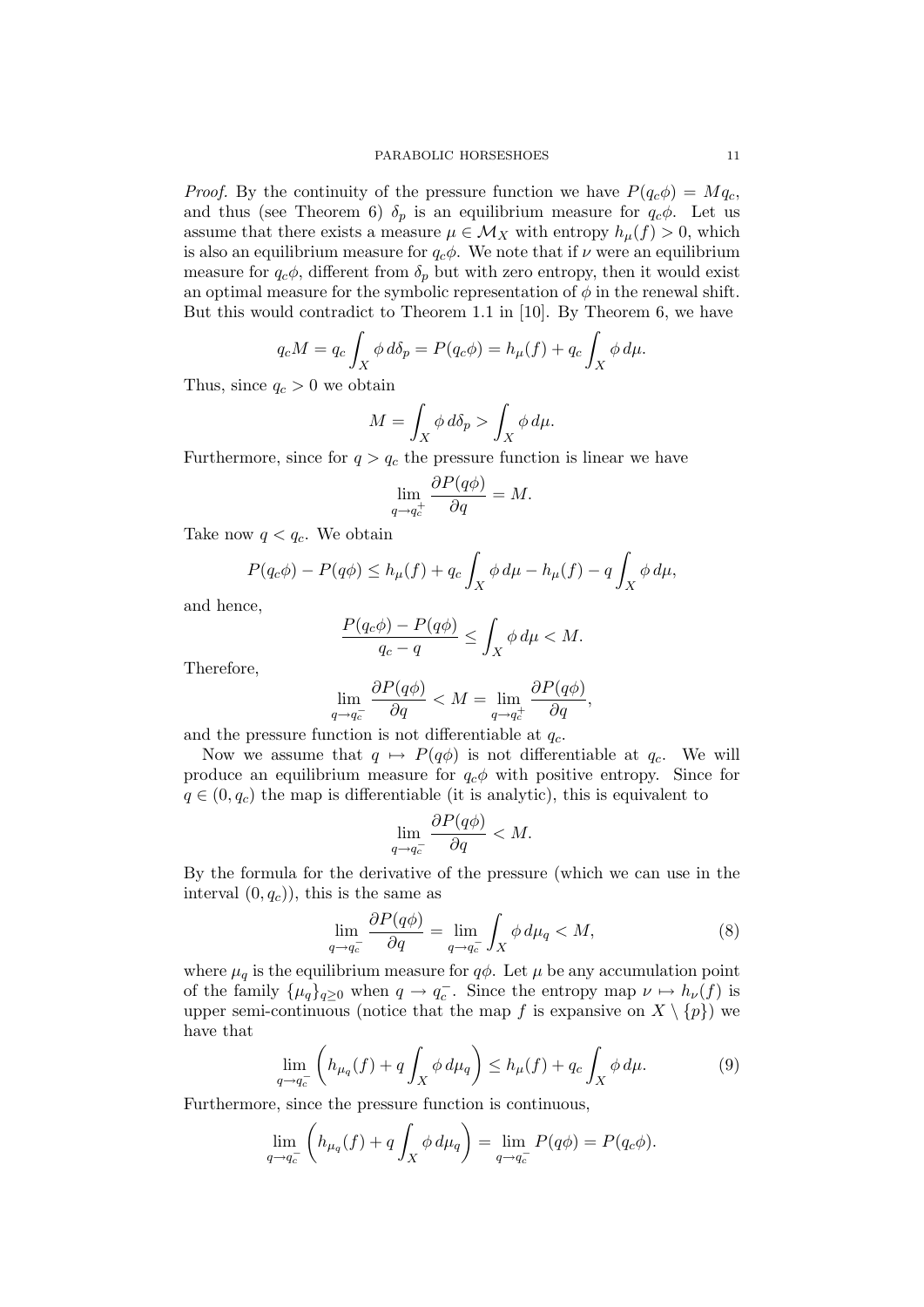Combined with (9) this shows that  $\mu$  is an equilibrium measure for  $q_c\phi$ , and

$$
P(q_c\phi) = Mq_c = h_\mu(f) + q_c \int_X \phi \, d\mu. \tag{10}
$$

By (8) we have that

$$
\int_X \phi \, d\mu = \lim_{q \to q_c^-} \int_X \phi \, d\mu_q < M,
$$

which together with (10) implies that  $h_{\mu}(f) > 0$ .

We note that the statement in Theorem 7 was proved by Urbanski in [29] for some Manneville–Pomeau type maps with the potential  $-t \log |f'|$ . Some of our arguments follow his proof.

Corollary 8. Let  $q_c < \infty$ . If there exists an equilibrium measure  $\mu$  for  $q_c\phi$ with positive entropy, then

$$
A := \int_X \phi \, d\mu = \lim_{q \to q_c^-} \frac{\partial P(q\phi)}{\partial q} < M.
$$

*Proof.* By the proof of Theorem 7, the measure  $\mu$  is an accumulation point of the family  $\{\mu_q\}_{q\geq 0}$  when  $q \to q_c^-$ , where  $\mu_q$  is the equilibrium measure for  $q\phi$ . It follows from (8) that

$$
\lim_{q \to q_c^-} \frac{\partial P(q\phi)}{\partial q} = \lim_{q \to q_c^-} \int_X \phi \, d\mu_q = \int_X \phi \, d\mu < M,
$$
 as desired.

4.2. Multifractal analysis. Let  $f: X \to X$  be as in Section 4.1. We now discuss the multifractal analysis of the Birkhoff averages of a function  $\phi \in \mathcal{R}_X$ . We recall that we are assuming that  $q_c^- = -\infty$  (see Section 4.1). For each  $\alpha \in \mathbb{R}$  we consider the level set

$$
J_{\alpha} = \left\{ x \in X : \lim_{n \to \infty} \frac{1}{n} \sum_{i=0}^{n-1} \phi(f^i x) = \alpha \right\},\,
$$

and the irregular set

$$
J' = \left\{ x \in X : \text{the limit } \lim_{n \to \infty} \frac{1}{n} \sum_{i=0}^{n-1} \phi(f^i x) \text{ does not exist } \right\}.
$$
 (11)

The associated multifractal decomposition is the disjoint union

$$
X = \left(\bigcup_{\alpha \in \mathbb{R}} J_{\alpha}\right) \cup J'.
$$

The entropy spectrum of the function  $\phi$  is defined by

$$
\mathcal{E}(\alpha) = h(f|J_{\alpha}),\tag{12}
$$

where  $h(f|Z)$  denotes the topological entropy of f on the set Z (we note that Z need not to be compact nor invariant; see for example [17, Chapter 4] for the definition of topological entropy in this general situation). We describe the entropy spectrum in this setting. We recall the constants  $M$  in  $(2)$  and m in (3) (with R replaced by X).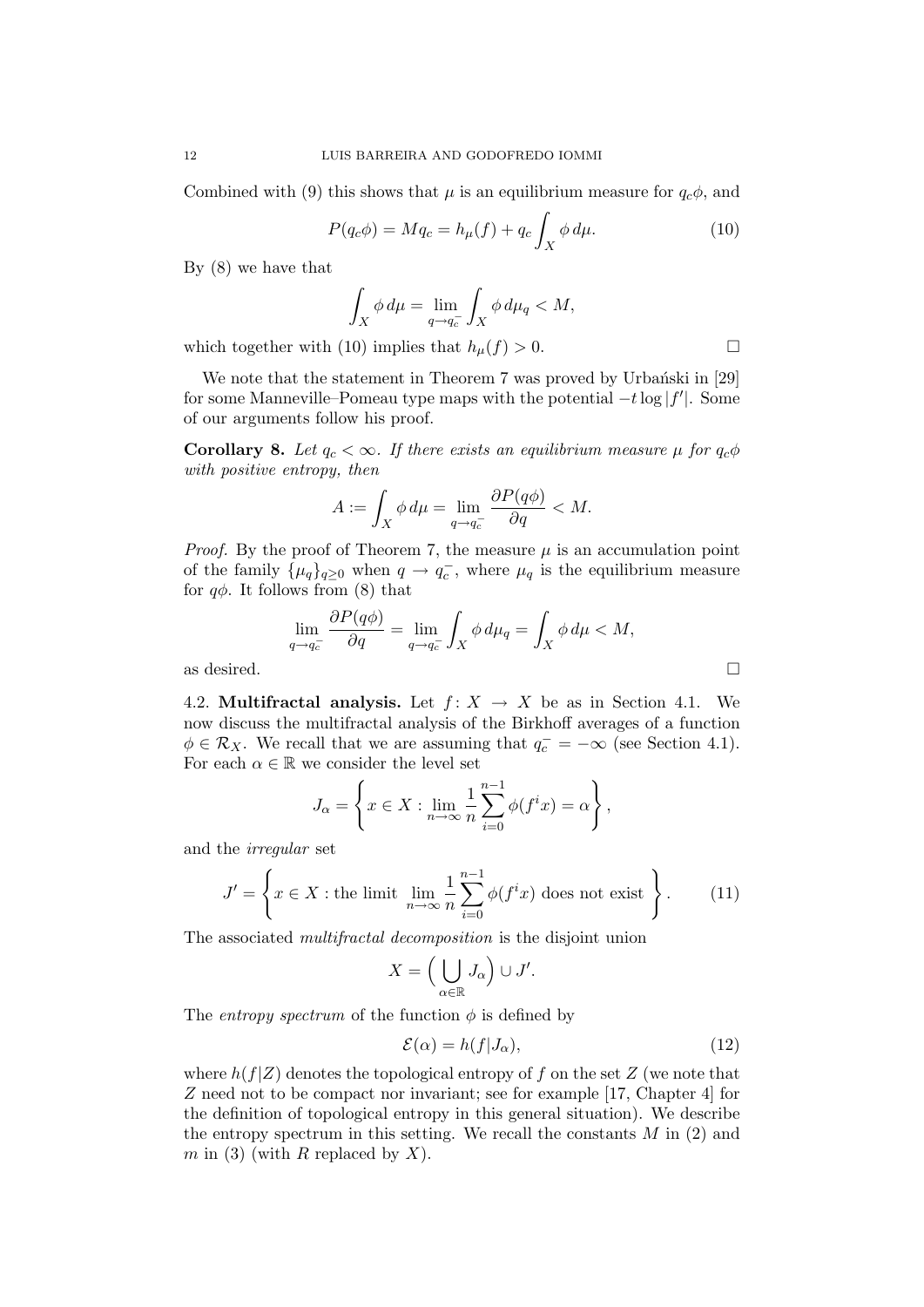**Theorem 9** (Multifractal analysis). For a function  $\phi \in \mathcal{R}_X$  with  $P(\phi) = 0$ the following properties hold:

- 1. If  $q_c = \infty$ , then  $\mathcal E$  is strictly convex and real analytic.
- 2. If  $q_c < \infty$ , then  $\mathcal E$  is strictly convex and real analytic on the interval  $(m, A)$ , and linear with slope  $q_c$  on the interval  $(A, M)$ , where

$$
A := \lim_{q \to q_c^-} \frac{\partial P(q\phi)}{\partial q}.
$$

Proof. The proof can be obtained from work of Takens and Verbitskiy combined with Theorem 6. Namely, it is shown in [28, Theorem 6.2] that

$$
\mathcal{E}(\alpha) = \inf \{ P(q\phi) - q\alpha : q \in \mathbb{R} \},\
$$

for systems with the specification property (that we have for free because we assume the dynamics to be topologically conjugated to the full-shift), and for which the metric entropy is upper semi-continuous (that is also satisfied in our setting since our maps are expansive). Therefore, the result follows from the description of the function  $q \mapsto P(q\phi)$  in Theorem 6. In particular, when  $q_c < \infty$  the behavior of E changes at  $q = A$ : the result is clear for the interval  $(m, A)$  (see [1]), and for  $\alpha \in (A, M)$  we prove the following statement.

**Lemma 2.** For  $q_c < \infty$  and  $\alpha \in (A, M)$  we have

$$
\inf \{ P(q\phi) - q\alpha : q \in \mathbb{R} \} = P(q_c \phi) - q_c \alpha.
$$
 (13)

*Proof.* Let  $\alpha \in (A, M)$ . Assume first that  $q > q_c$ . We have

$$
-q(\alpha - M) > -q_c(\alpha - M), \text{ that is, } qM - q\alpha > q_cM - q_c\alpha.
$$

Therefore,

$$
P(q\phi) - q\alpha > P(q_c\phi) - q_c\alpha,
$$

and

$$
\inf \{ P(q\phi) - q\alpha : q \ge q_c \} = P(q_c\phi) - q_c\alpha.
$$

It remains to prove that

$$
\inf \{ P(q\phi) - q\alpha : q \le q_c \} \ge P(q_c\phi) - q_c\alpha.
$$

Let  $q < q_c$  and note that  $P(q_c\phi) - q_c\alpha \leq P(q\phi) - q\alpha$  is equivalent to

$$
\frac{P(q_c\phi) - P(q\phi)}{q_c - q} \le \alpha.
$$

Assume by way of contradiction that

$$
\beta := \frac{P(q_c \phi) - P(q\phi)}{q_c - q} > \alpha.
$$
\n(14)

Since the pressure function  $q \mapsto P(q\phi)$  is analytic on  $(q, q_c)$ , by the mean value theorem there exists  $q^* \in (q, q_c)$  such that  $\partial P(q^*\phi)/\partial q = \beta$ . It follows from (14) that

$$
A = \lim_{q \to q_c^-} \frac{\partial P(q\phi)}{\partial q} < \alpha < \beta = \frac{\partial P(q^*\phi)}{\partial q}.
$$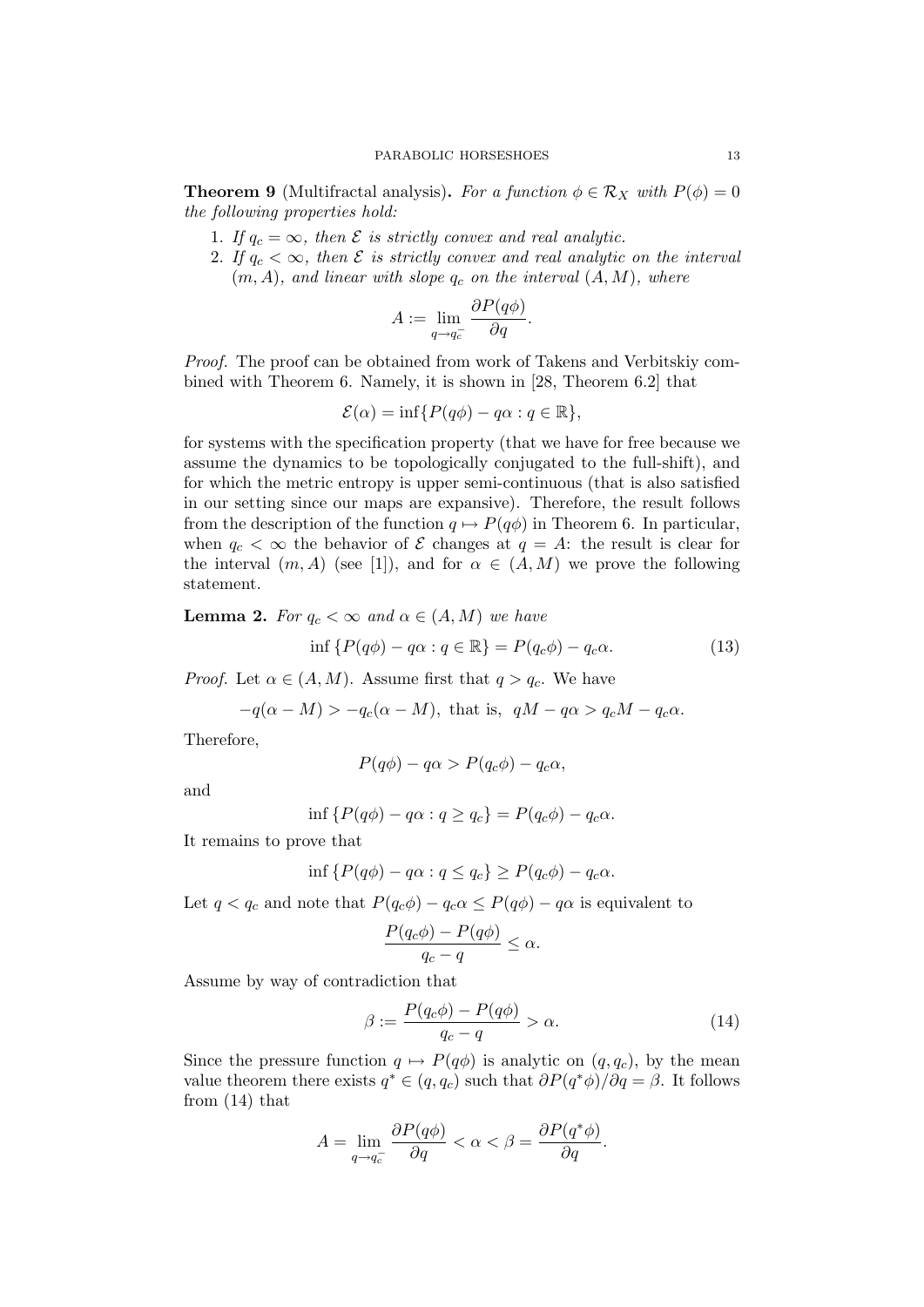On the other hand, the pressure function is convex, and  $q \mapsto \frac{\partial P(q\phi)}{\partial q}$  is an increasing function (strictly increasing on the interval  $(0, q_c)$ ), that is,

$$
\frac{\partial P(q^*\phi)}{\partial q} < \lim_{q \to q_c^-} \frac{\partial P(q\phi)}{\partial q}.
$$

This contradiction establishes the identity in  $(13)$ .

This completes the proof of the theorem.

We recall that for any (uniformly) hyperbolic dynamical system and any Hölder potential, the entropy spectrum is strictly convex and real analytic. Theorem 9 shows that the behavior of the entropy spectrum can be very different in our setting.

We note that it is possible to have  $q_c < \infty$  with  $A = M$ . This happens when the pressure function  $q \mapsto P(q\phi)$  is differentiable (see Theorem 7). In this case the interval  $[A, M]$  is degenerate and consists of a single point. On the other hand, if the pressure function is not differentiable at  $q_c$ , then the interval  $(A, M)$  is nondegenerate.

We now consider the irregular set  $J'$  in (11).

**Theorem 10.** The set  $J'$  has full topological entropy, i.e.,  $h(f|J') = h(f)$ .

*Proof.* For each  $n \in \mathbb{N}$ , set

$$
\Delta_n = \{(x_i)_{i \geq 0} \in \Sigma_R : x_i \in \{0, \ldots, n\}\}.
$$

Then  $\sigma|\Delta_n$  is a finite Markov shift. Setting  $\Lambda_n = \chi(\Delta_n)$ , by the approximation property of the topological entropy (see [26]) we obtain

$$
h(f) = \lim_{n \to \infty} h(f|\Lambda_n).
$$

It follows from work of Barreira and Schmeling in [3] that each set  $J' \cap \Lambda_n$ carries full topological entropy, i.e.,

$$
h(f|(J'\cap\Lambda_n))=h(f|\Lambda_n).
$$

Therefore,

$$
h(f|J') \geq \lim_{n \to \infty} h(f|(J' \cap \Lambda_n)) = \lim_{n \to \infty} h(f|\Lambda_n) = h(f),
$$

and the desired result follows.  $\hfill \square$ 

A measure  $\mu \in \mathcal{M}_X$  is called a *full measure* for the level set  $J_\alpha$  if  $\mu(J_\alpha) = 1$ and  $\mathcal{E}(\alpha) = h_{\mu}(f)$ .

**Theorem 11** (Full measures). Let  $\phi \in \mathcal{R}_X$  be such that  $P(\phi) = 0$ .

- 1. If  $q_c = \infty$ , then for each  $\alpha \in (m, M)$  there exists a full measure for  $J_{\alpha}$ .
- 2. If  $q_c < \infty$ , then for each  $\alpha \in (m, A)$  there exist a full measure for  $J_{\alpha}$ and for each  $\alpha \in (A, M)$  there are no full measures for  $J_{\alpha}$ .

*Proof.* Assume first that  $q_c = \infty$  and  $\alpha \in (m, M)$ . In this case the result follows from classical techniques in multifractal analysis (see [17]) together with the conditional variational principle established in [28] (with a mistake corrected in [21]), i.e., the identity

$$
\mathcal{E}(\alpha) = \sup \left\{ h_{\mu}(f) : \mu \in \mathcal{M}_X \text{ and } \int_X \phi \, d\mu = \alpha \right\}.
$$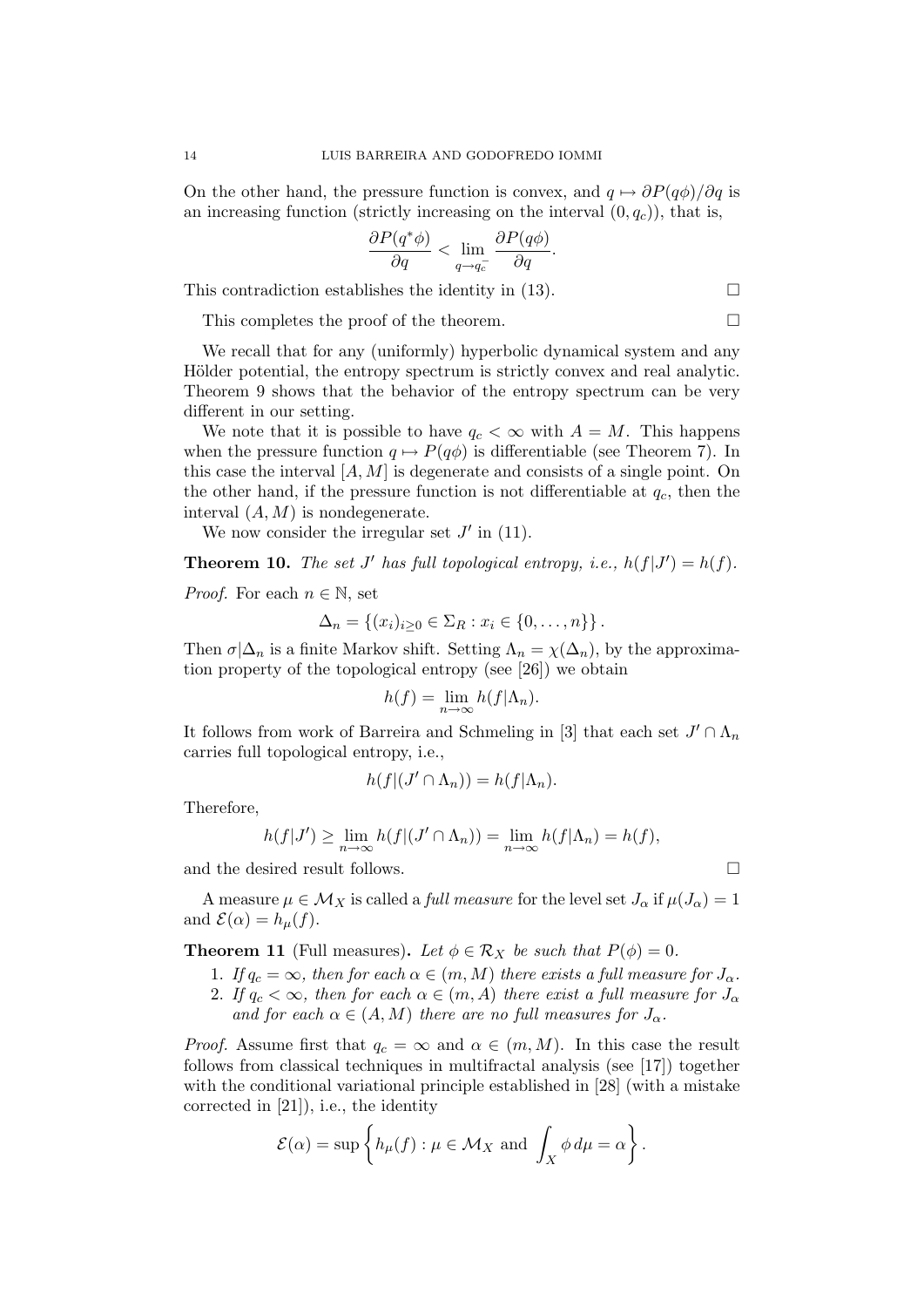Indeed, denote by  $\mu_{\alpha}$  the equilibrium measure of  $q\phi$  where  $q \in \mathbb{R}$  is chosen in such a way that  $\partial P(q\phi)/\partial q = \alpha$ . Then  $\mathcal{E}(\alpha) = h_{\mu_{\alpha}}(f)$  (see [28] and [11]), and since the measure  $\mu_{\alpha}$  is ergodic we have  $\mu_{\alpha}(J_{\alpha})=1$ . The same argument can be used when  $q_c < \infty$  and  $\alpha \in (m, A)$ .

Assume now that  $q_c < \infty$  and  $\alpha \in (A, M)$ . We have

$$
\mathcal{E}(\alpha) = \sup \left\{ h_{\mu}(f) : \mu \in \mathcal{M}_X \text{ and } \int_X \phi \, d\mu = \alpha \right\}
$$

$$
= \inf \left\{ P(q\phi) - q\alpha : q \in \mathbb{R} \right\} = P(q_c\phi) - q_c\alpha.
$$

The first two identities follow again from [28]. The last identity was established in Lemma 2.

Assume now that there exists a measure  $\mu_{\alpha} \in M_X$  such that  $\mathcal{E}(\alpha) =$  $h_{\mu_{\alpha}}(f)$  and  $\int_{X} \phi \, d\mu_{\alpha} = \alpha$ . Then

$$
h_{\mu_{\alpha}}(f) + q_c \int_X \phi \, d\mu_{\alpha} = P(q_c \phi) - q_c \alpha + q_c \alpha = P(q_c \phi),
$$

and  $\mu_{\alpha}$  is an equilibrium measure for  $q_c\phi$ . Note that  $q_c\phi$  has at most two ergodic equilibrium measures:  $\delta_p$  and possibly another measure, say  $\mu$ , corresponding to the projection of the (unique) equilibrium measure of  $q_c(\phi \circ \chi)$ on the renewal shift (note that it might happen that in the renewal shift there is no equilibrium measure). We have  $\int_X \phi \, d\delta_p = M$  (see Theorem 6) and  $\int_X \phi \, d\mu = A$  (see Corollary 8). This implies that  $\mu_\alpha = c\delta_p + (1-c)\mu$  for some  $c \in (0, 1)$ . Therefore,  $\mu_{\alpha}(J_{\alpha}) = 0$ , and  $\mu_{\alpha}$  is not a full measure. This means that there are no full measures for  $J_{\alpha}$ .

4.3. Ergodic optimization. We continue to consider  $f: X \to X$  as above, and let  $\phi \in \mathcal{R}_X$  with  $q_c^- = -\infty$ . Set

$$
\alpha(\phi) = \sup \left\{ \int_X \phi \, d\mu : \mu \in \mathcal{M}_X \right\}.
$$

A measure  $m \in \mathcal{M}_X$  is said to be  $\phi$ -optimal if  $\int_X \phi dm = \alpha(\phi)$ . A basic problem in ergodic optimization is to prove the existence of optimal measures and to describe their properties. This study has been carried out for Markov shifts of renewal type in [10]. Applying these results to our setting we obtain the following.

**Theorem 12** (Ergodic optimization). Let  $\phi \in \mathcal{R}_X$ .

- 1. If  $q_c = \infty$ , then any accumulation point of  $\{\mu_q\}_{q>0}$  as  $q \to \infty$ , where  $\mu_q$  denotes the equilibrium measure for  $q\phi$ , is a  $\phi$ -optimal measure.
- 2. If  $q_c < \infty$ , then  $\alpha(\phi) = M$ , where  $q \mapsto P(q\phi) = Mq$  for  $q > q_c$ . Moreover,  $\delta_p$  is a  $\phi$ -optimal measure.

*Proof.* Note that the space  $\mathcal{M}_X$  is compact and hence every function  $\phi \in \mathcal{R}_X$ has optimal measures. The first statement follows directly from Theorem 1.1 in [10] and from the symbolic model for  $f$  in terms of the renewal shift.

For the second statement recall that there exists a bijection between the spaces  $\mathcal{M}_R$  and  $\mathcal{M}_X \setminus {\delta_p}$ . Furthermore, for the symbolic representation of  $f: X \setminus \{p\} \to X \setminus \{p\}$  there are no  $\phi$ -optimal measures (see [10]). Together with the fact that  $\mathcal{M}_X$  is compact, this readily implies the desired result.  $\Box$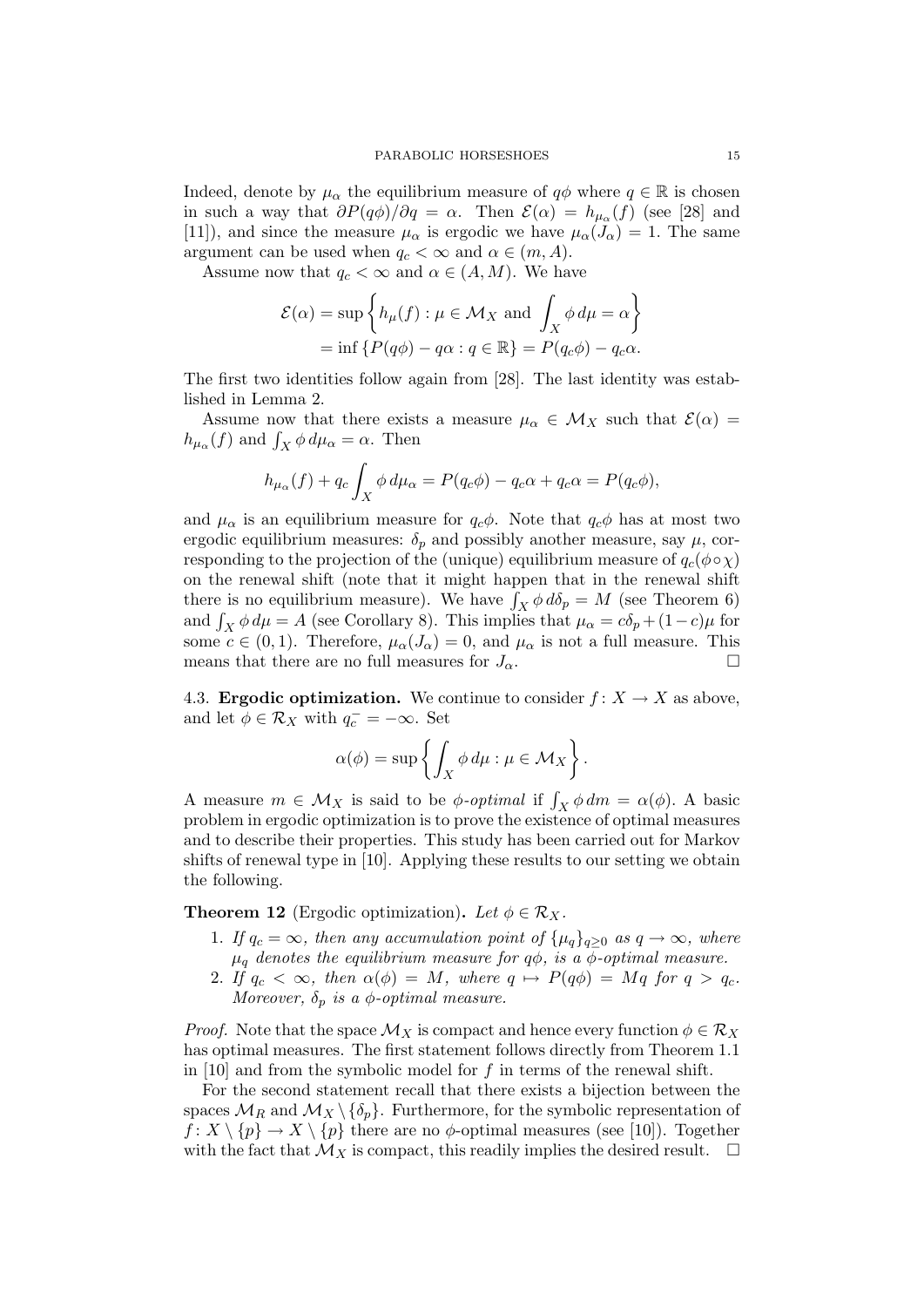#### 5. Parabolic horseshoes

In this section we study *parabolic horseshoes* and show that the corresponding versions of Theorems 6, 9 and 12, respectively concerning the thermodynamic formalism, multifractal analysis, and ergodic optimization, hold for this class of dynamical systems. The statements are obtained directly from the above theorems after an appropriate preparation.

Let  $S \subset \mathbb{R}^2$  be a closed topological disk with smooth boundary and let  $f: S \to \mathbb{R}^2$  be a  $C^{1+\varepsilon}$  diffeomorphism. We assume that:

- 1.  $f(S) \cap S$  consists of two disjoint topological disks  $R_0$  and  $R_1$ ;
- 2.  $\overline{f(S) \setminus S}$  consists of three disjoint topological disks  $R_2, R_3, R_4$ .

We also assume that there exist one-dimensional transverse foliations  $W^u$ and  $W^s$  of  $f(S) \cup S$  with connected smooth leaves such that:

- 3. if  $x \in R_i$  then the sets  $W^u(x) \cap R_i$  and  $W^s(x) \cap R_i$  are connected;
- 4. for each  $x, y \in R_i$  the set  $W^u(x) \cap W^s(y)$  is a singleton, denoted  $[x, y]$ ;
- 5. for every  $x \in R_i$  the map  $(W^s(x) \cap R_i) \times (W^u(x) \cap R_i) \to R_i$  defined by  $(y, z) \mapsto [y, z]$  is a homeomorphism;
- 6. for every  $x \in R_i$  we have

$$
f(W^s(x) \cap R_i) \subset W^s(fx) \quad \text{and} \quad f^{-1}(W^u(x) \cap R_i) \subset W^u(f^{-1}x).
$$

We denote by  $d_x^u f$  and  $d_x^s f$  respectively the derivatives,

$$
d^u_xf\colon T_xW^u(x)\to T_{fx}W^u(fx)\quad\text{ and }\quad d^s_xf\colon T_xW^s(x)\to T_{fx}W^s(fx).
$$

and we assume that there exists a fixed point  $p \in S$  such that:

- 7.  $|d_x^s f| \leq 1$  for  $x \in S$ , and  $|d_x^s f| < 1$  for  $x \in S \setminus W^u(p)$ ;
- 8.  $|d_x^u f| \ge 1$  for  $x \in S$ , and  $|d_x^u f| > 1$  for  $x \in S \setminus W^s(p)$ .

We note that a related class of parabolic horseshoes was considered by Urbanski and Wolf in [30], although with very different purposes in mind. Conditions 1–6 are the same as those considered by them, while our Conditions  $7-8$  are more general. More precisely, we allow the fixed point p to have derivative equal to 1 simultaneously in the stable and unstable directions, and we make no assumption on the type of parabolic point: it is required in [30] that

$$
f^{-1}(x) = x - \text{sgn}(x)a|x|^{c+1} + o(|x|^{c+1})
$$

for some constants  $a, c > 0$ , with x in some parametrization of  $W^u(p)$ .

Let  $X$  be the maximal invariant set of  $f$  contained in  $S$ . Note that the *parabolic horseshoe*  $(f, X)$  can be coded by a two-sided full-shift on two symbols  $(\Sigma_2, \sigma)$ . Indeed, if  $(x_n)_{n \in \mathbb{Z}} \in \Sigma_2$  then the set

$$
\bigcap_{n\in\mathbb{Z}}f^{-n}(R_{x_n})
$$

is a singleton. We now translate the problems for the two-sided full-shift into corresponding ones for the one-sided full-shift. Fortunately, there exists a standard procedure for this (see for example [1, Appendix A]). Two continuous functions  $\phi, \gamma \in C(\Sigma_2)$  are said to be *cohomologous* if there exists a continuous function  $\psi \in C(\Sigma_2)$  such that  $\phi = \gamma + \psi \circ \sigma - \psi$ . The following statement is due to Sinai (see  $[16,$  Proposition 1.2]) for Hölder continuous functions and to Coelho and Quas [7] for functions of summable variation.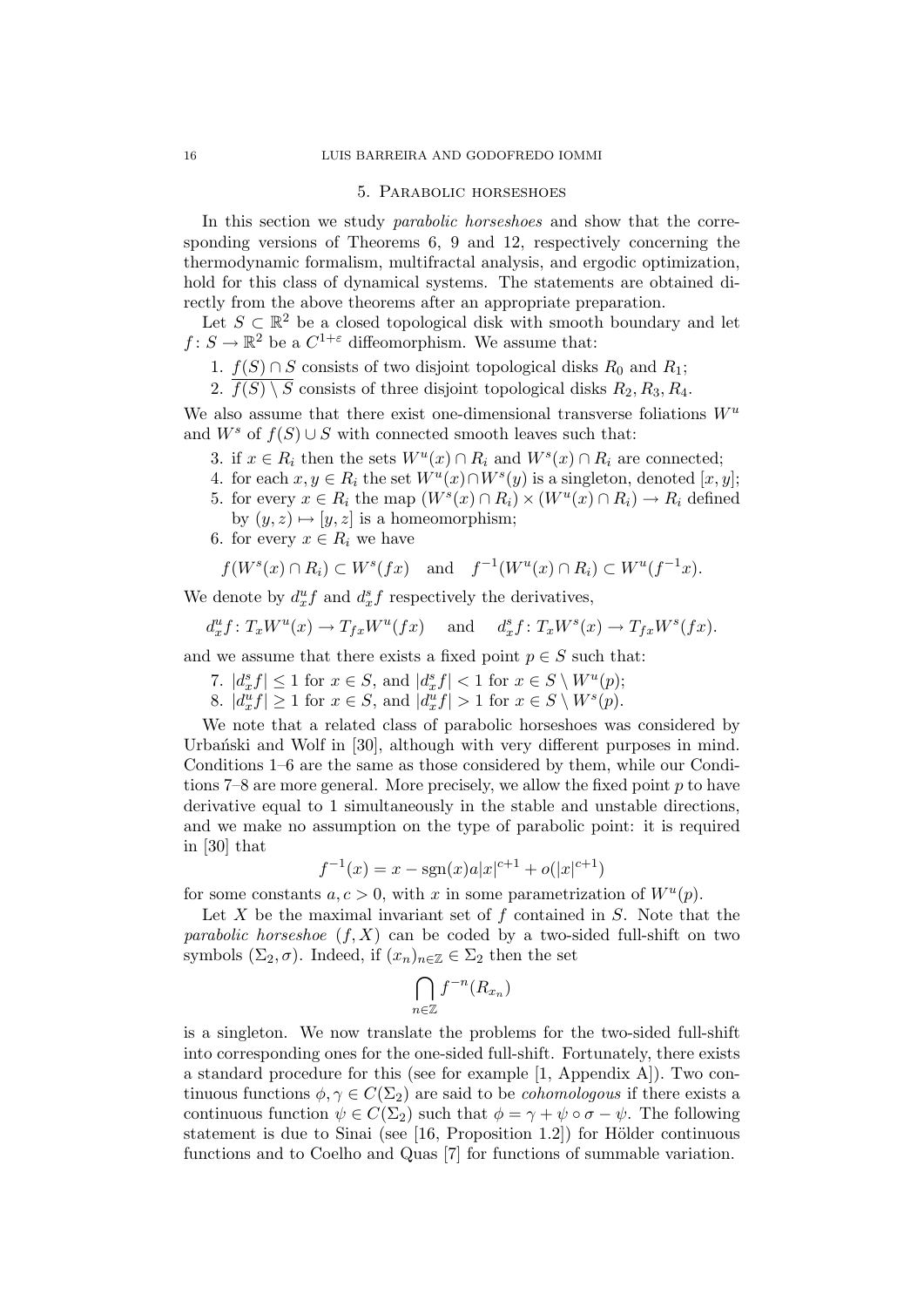**Proposition 13.** If  $\phi \in C(\Sigma_2)$  has summable variation, then there exists  $\gamma \in C(\Sigma_2)$  cohomologous to  $\phi$  such that  $\gamma(x) = \gamma(y)$  whenever  $x_i = y_i$  for all  $i \geq 0$  (that is,  $\gamma$  depends only on the future coordinates).

Furthermore, if the function  $\phi$  has summable variation, then the same happens with  $\gamma$ . We note that  $\gamma$  can be canonically identified with a function  $\varphi: \Sigma_2^+ \to \mathbb{R}$ , and  $P_{\Sigma_2}(\phi) = P_{\Sigma_2^+}(\varphi)$ . Therefore, the results obtained for the renewal shift can be translated to the two-sided shift, and thus also to the parabolic horseshoes. Indeed, the class of potentials that we consider are the functions in  $C(\Lambda)$  whose lift  $\phi \in C(\Sigma_2)$  to the two-sided full-shift on two symbols is cohomologous to a function in  $\mathcal{R}_X$ . We note that from the above discussion the regularity assumptions are the same as those in the one-sided situation. For completeness we formulate the statements. Let  $f: X \to X$ be a parabolic horseshoe as above

**Theorem 14** (Thermodynamic formalism). For each function  $\phi \in \mathcal{R}_X$ there exists  $q_c \in (0,\infty]$  such that:

- 1. The pressure function  $q \mapsto P(q\phi)$  is strictly convex and real analytic on  $(-\infty, q_c)$ . Moreover, for each  $q \in (-\infty, q_c)$  there exists a unique equilibrium measure  $\mu_q$  for  $q\phi$  (different from the atomic measure  $\delta_p$ ).
- 2. The pressure function is linear on  $(q_c, \infty)$ , with  $P(q\phi) = Mq$ . Moreover,  $\delta_p$  is the equilibrium measure for  $q\phi$  for each  $q > q_c$ .

**Theorem 15** (Multifractal analysis). Let  $\phi \in \mathcal{R}_X$  be such that  $P(\phi) = 0$ .

- 1. If  $q_c = \infty$ , then  $\mathcal E$  is strictly convex and real analytic.
- 2. If  $q_c < \infty$ , then  $\mathcal E$  is strictly convex and real analytic on the interval  $(m, A)$ , and linear with slope  $q_c$  on the interval  $(A, M)$ , where  $A =$  $\lim_{q \to q_c^-} \partial P(q\phi) / \partial q$ .

**Theorem 16** (Ergodic optimization). Let  $\phi \in \mathcal{R}_X$ .

- 1. If  $q_c = \infty$ , then any accumulation point of  $\{\mu_q\}_{q\geq 0}$  as  $q \to \infty$ , where  $\mu_q$  denotes the equilibrium measure for  $q\phi$ , is a  $\phi$ -optimal measure.
- 2. If  $q_c < \infty$ , then  $\alpha(\phi) = M$ , where  $P(q\phi) = Mq$  for  $q > q_c$ . Moreover,  $\delta_p$  is a  $\phi$ -optimal measure.

## 6. Further applications

We discuss here other classes of dynamical systems to which the results in Section 2 can also be applied. This also allows us to recover in a unified manner several results scattered in the literature.

6.1. Parabolic expanding maps. The Manneville–Pomeau map [23] is the interval map  $T: [0,1] \to [0,1]$  defined by  $T(x) = x + x^{1+\alpha} \pmod{1}$ , for some  $\alpha > 0$ . It has two branches and 0 is a parabolic fixed point. Furthermore,  $T$  can be modeled by the full-shift on two symbols, and removing 0 and its preimages the map can be modeled by the renewal shift. The description of the thermodynamic formalism for this map (the corresponding version of Theorem 6), was established by Sarig in [27]. The particular case when  $\phi = -\log|f'|$  was considered earlier in [14, 24].

**Theorem 17.** For the Manneville–Pomeau map, let  $\phi(x) = -\log|f'(x)|$ . Then  $q_c = 1$  and: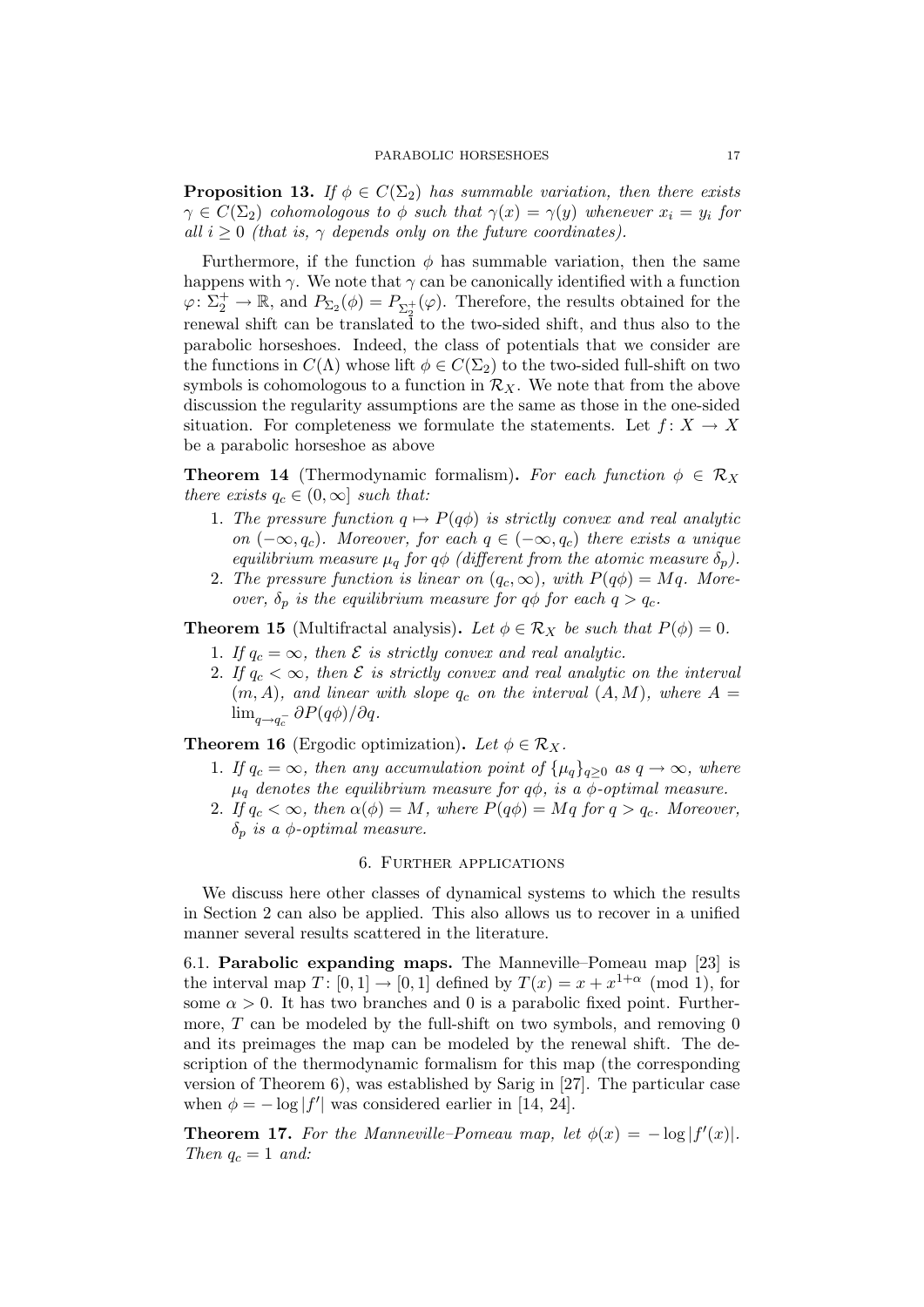- 1. For  $q \in (0,1)$  the pressure function  $q \mapsto P(q\phi)$  is strictly convex and real analytic, and there exists a unique equilibrium measure  $\mu_q$  for  $q\phi$ (different from the atomic measure  $\delta_0$  supported at 0).
- 2. For  $q > 1$  the pressure function is identically zero, and  $\delta_0$  is the equilibrium measure for every  $q\phi$ .

The multifractal analysis of the Lyapunov exponents (which corresponds to Theorem 9 for the potential  $\phi = -\log|f'|$ , was considered by Pollicott and Weiss [22] and later by Takens and Verbitskiy [28]. For each  $\alpha \in \mathbb{R}$ , set

$$
J_{\alpha} = \left\{ x \in [0, 1] : \lim_{n \to \infty} \frac{1}{n} \sum_{i=0}^{n-1} \log |f'(f^{i} x)| = \alpha \right\},\,
$$

and consider the entropy spectrum  $\mathcal E$  in (12). We also set

$$
A = \lim_{q \to 1^{-}} \frac{\partial P(-q \log |f'|)}{\partial q}.
$$

The following is a combination of work in [22] and [28].

**Theorem 18.** For the Manneville–Pomeau map, the entropy spectrum  $\mathcal{E}$  is strictly convex and real analytic on the interval  $(m, A)$ , and linear with slope  $-1$  on the interval  $(A, 0)$ .

We emphasize that Theorems 17 and 18 are also consequences of our work (by obtaining corresponding versions respectively of Theorems 6 and 9 in the present setting, simply by repeating the proofs of these theorems). On the other hand, the corresponding version of Theorem 12 concerning the ergodic optimization problem is new.

6.2. Uniformly expanding maps. Set  $I = [0, 1]$  and let  $I^1, I^2$  be closed intervals such that  $I = I^1 \cup I^2$  and int  $I^1 \cap \text{int } I^2 = \emptyset$ . In [20], Pesin and Zhang considered a map  $f: I \to I$  such that  $f: I^i \to I$  is a  $C^1$  diffeomorphism with  $|f'| > 1$ , for  $i \in \{1, 2\}$ . In particular they proved a version of Theorem 6. In this setting, the corresponding version of Theorem 9 is new, although it also follows from work in [28]. The ergodic optimization problem for this type of dynamics has been studied, for example, by Bousch [4] and Jenkinson [11]. Nevertheless, the class of potentials that we consider is larger than the one considered by them. In particular, for the class  $\mathcal{R}_X$  the ergodic optimization result corresponding to Theorem 12 is new.

6.3. Hyperbolic horseshoes. Let  $S \subset \mathbb{R}^2$  be a closed topological disk with smooth boundary and let  $f: S \to \mathbb{R}^2$  be a  $C^{1+\varepsilon}$  diffeomorphism. We assume that f satisfies Conditions 1–6 for the parabolic horseshoes (see Section 5), and we replace Conditions 7–8 by the following:

- 7. there exists  $\lambda < 1$  such that  $|d_x^s f| \leq \lambda$  for every  $x \in S$ ;
- 8. there exists  $\mu > 1$  such that  $|d_x^u f| \ge \mu$  for every  $x \in S$ .

Let X be the maximal invariant set of f. The pair  $(f, X)$  is called a hyperbolic horseshoe. Clearly, the dynamics is conjugated to the two-sided full-shift on two symbols. In particular, the statement in Theorem 6 holds for any hyperbolic horseshoe. Recall that the class of potentials considered here is larger than the Hölder class and thus, in particular, uniqueness of equilibrium states together with phase transitions are new phenomena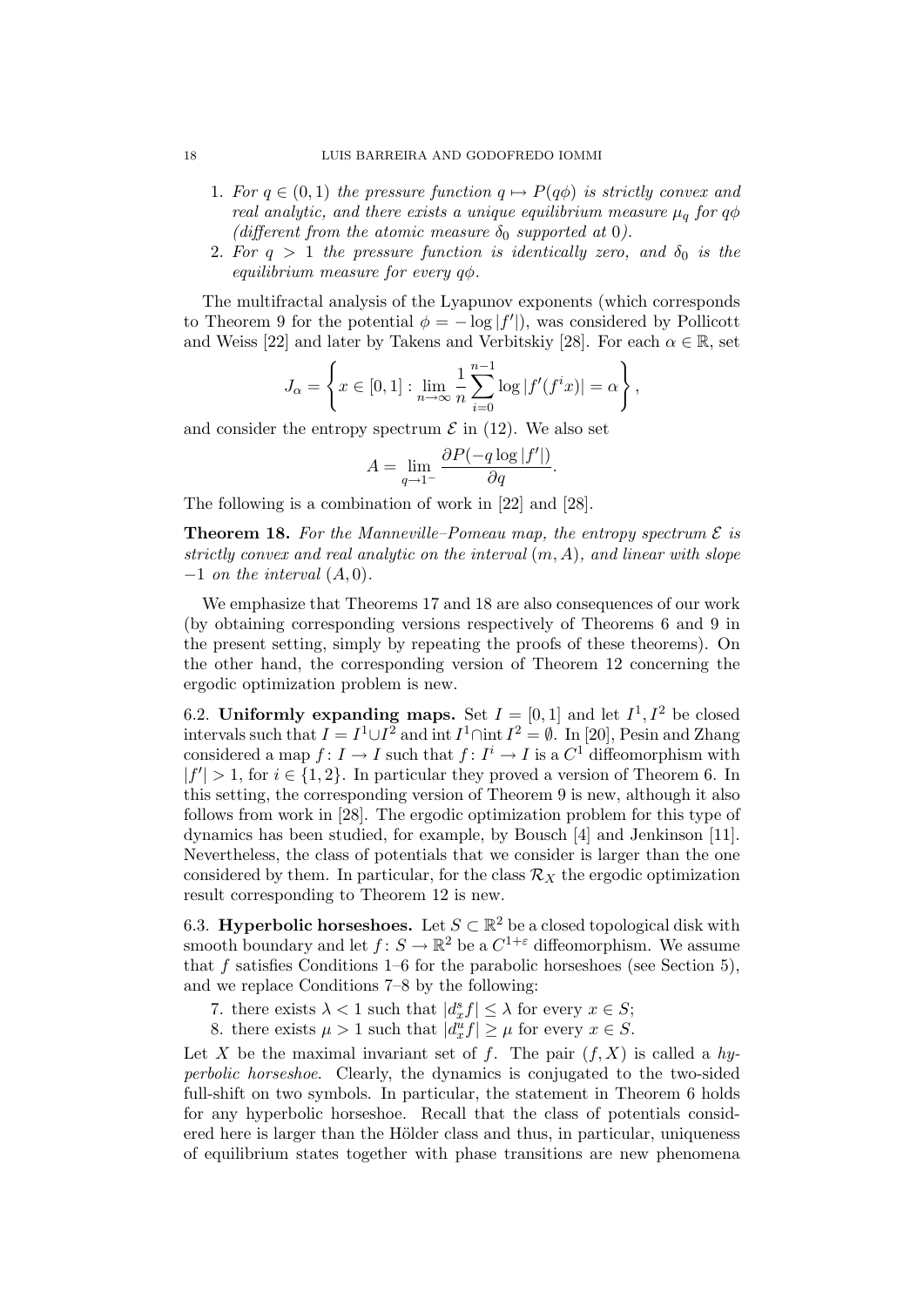#### PARABOLIC HORSESHOES 19

in this setting (as in the case of uniformly expanding maps, the thermodynamic formalism for hyperbolic horseshoes is well-known in the case of Hölder continuous potentials). Furthermore, the statements in Theorems 9 and 12 hold for any hyperbolic horseshoe. The multifractal analysis for hyperbolic horseshoes was studied in  $[1]$ , but again only for Hölder continuous potentials.

### 7. Dimension spectra for hyperbolic horseshoes

This section is dedicated to the study of dimension spectra for hyperbolic horseshoes. We consider dimension spectra of equilibrium measures of a class of potentials that are not necessarily regular.

Let again  $f: S \to \mathbb{R}^2$  be a  $C^{1+\varepsilon}$  diffeomorphism on a closed topological disk  $S \subset \mathbb{R}^2$  with smooth boundary, and consider a fixed point  $p \in S$ . Let also  $X \subset S$  be a hyperbolic horseshoe (see Section 6.3 for the definition).

Let now  $\mu$  be a Borel probability measure on X. The *pointwise dimension* of  $\mu$  at the point  $x \in X$  is defined by

$$
d_{\mu}(x) = \lim_{r \to 0} \frac{\log \mu(B(x, r))}{\log r},
$$

whenever the limit exists, where  $B(x, r)$  denotes the ball of radius r centered at x. It was shown in [2] that if  $\mu$  is a hyperbolic f-invariant measure, then the pointwise dimension exists  $\mu$ -almost everywhere. For each  $\alpha \in \mathbb{R}$  we consider the level set

$$
K_{\alpha} = \{ x \in X : d_{\mu}(x) = \alpha \},
$$

and the irregular set

$$
K' = \left\{ x \in X : \text{the limit } \lim_{r \to 0} \frac{\log \mu(B(x, r))}{\log r} \text{ does not exist} \right\}.
$$

The *dimension spectrum* of  $\mu$  is defined by

$$
D_{\mu}(\alpha) = \mathrm{dim}_{H} K_{\alpha},
$$

where  $\dim_H$  denotes the Hausdorff dimension. We shall consider equilibrium measures of certain potentials in  $\mathcal{R}_X$ . Namely, we call the function  $\log \phi \in$  $\mathcal{R}_X$  parabolic if:

- 1.  $\log \phi \circ \chi$  is weakly Hölder continuous;
- 2.  $\log \phi(p) = 0$  and  $\log \phi(x) < 0$  for every  $x \in X \setminus \{p\};$
- 3.  $\log \phi$  has a unique equilibrium measure  $\mu$  with positive entropy;
- 4.  $q \mapsto P(q \log \phi)$  is  $C^1$  in  $(-\infty, 1)$ ;
- 5.  $P(q \log \phi) = 0$  for each  $q \ge 1$ .

The following is a multifractal analysis of the dimension spectra for equilibrium measures of parabolic functions.

**Theorem 19.** If  $\log \phi \in \mathcal{R}_X$  is parabolic, then there exist  $B, U > 0$  with  $B < U$  such that:

- 1. For each  $\alpha \in (0, B)$  we have  $D_{\mu}(\alpha) = \alpha$ , and there are no full measures for  $K_{\alpha}$ .
- 2. The dimension spectrum is  $C^1$  in  $(B, U)$ , and for each  $\alpha \in (B, U)$ there is a (noninvariant) full measure for  $K_{\alpha}$ .
- 3. The irregular set has full Hausdorff dimension.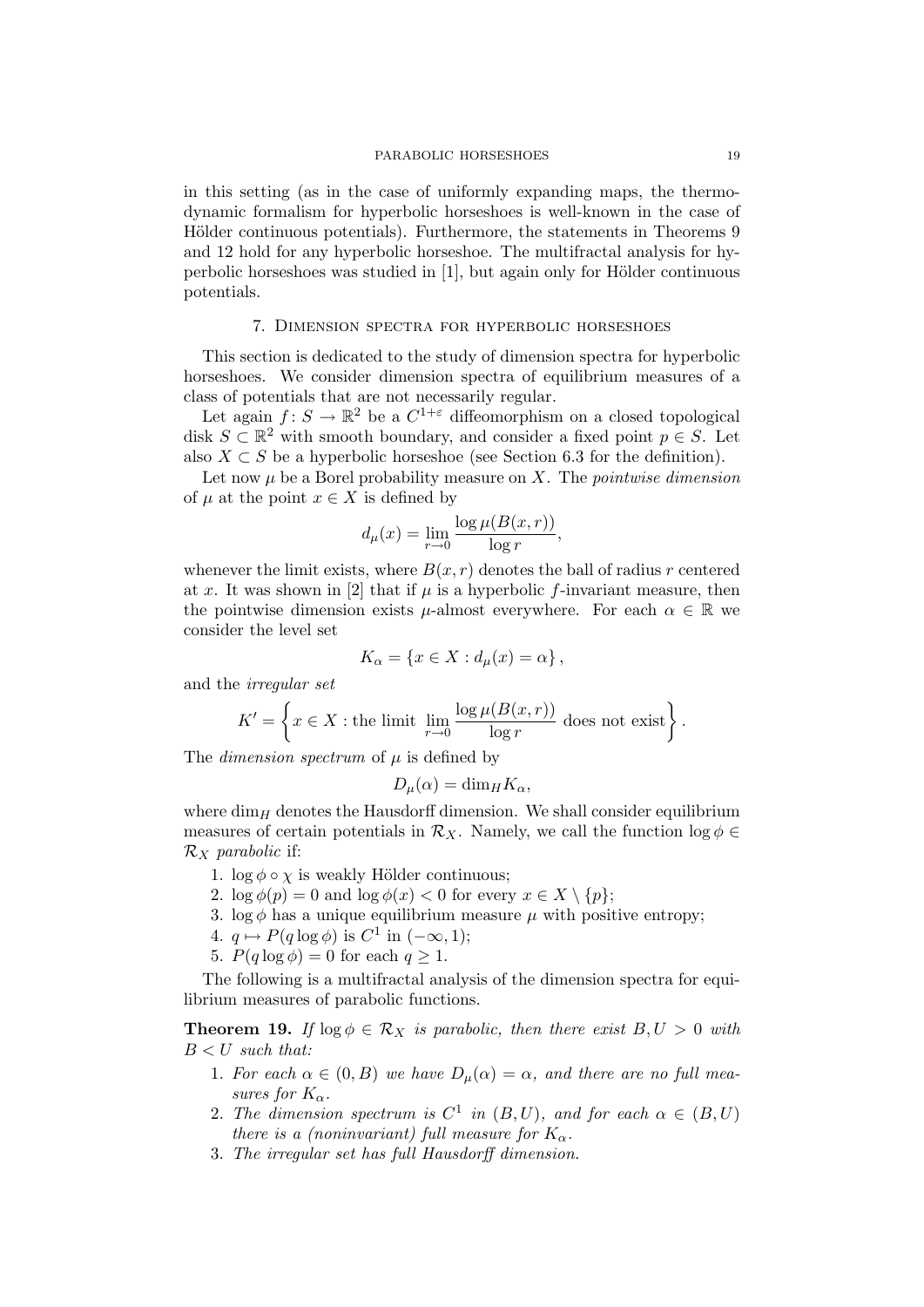*Proof.* For each  $q \in \mathbb{R}$  we define

$$
T^{u}(q) = \inf \{ t : P(-t \log |d_x^u f| + q \log \phi) \le 0 \},
$$
  

$$
T^{s}(q) = \inf \{ t : P(t \log |d_x^s f| + q \log \phi) \le 0 \}.
$$

We set

$$
T(q) = T^u(q) + T^s(q).
$$

We note that parabolic functions are not Hölder continuous on  $X$ , and thus in general  $T^u(q)$  and  $T^s(q)$  are not the unique numbers such that

$$
P(-T^{u}(q) \log |d_x^u f| + q \log \phi) = P(T^{s}(q) \log |d_x^s f| + q \log \phi) = 0.
$$

We also consider the family

 $\mathcal{H} = {\Lambda \subset X : \Lambda \text{ hyperbolic horse} \text{,} \text{ with } \log \phi \mid \Lambda \text{ Hölder continuous}}.$ 

It is well known in the theory of multifractal analysis (see for example [17] for details), that for each  $\Lambda \in \mathcal{H}$  and  $q \in \mathbb{R}$  there is a unique number  $T_{\Lambda}^{\dot{u}}(q)$ such that

$$
P_{\Lambda}(-T_{\Lambda}^{u}(q)\log|d_{x}^{u}f|+q\log\phi)=0,
$$

where  $P_{\Lambda}$  denotes the topological pressure computed with respect to  $\Lambda$ .

**Lemma 3.** For each  $q \in \mathbb{R}$  we have

$$
T^u(q) = \sup \{ T^u_\Lambda(q) : \Lambda \in \mathcal{H} \} \quad and \quad T^s(q) = \sup \{ T^s_\Lambda(q) : \Lambda \in \mathcal{H} \}.
$$

*Proof.* Since  $\bigcup_{\Lambda \in \mathcal{H}} \Lambda = X \setminus \{p\}$ , we can show that for every  $q, t \in \mathbb{R}$ ,

 $P(-t \log |d_x^u f| + q \log \phi) = \sup \{P_\Lambda(-t \log |d_x^u f| + q \log \phi) : \Lambda \in \mathcal{H}\}\.$  (15)

This is a consequence of Theorem 5 with the family of measures

 $\mathcal{M}_H = \{ \mu \in \mathcal{M} : \operatorname{supp} \mu \subset \Lambda \text{ for some } \Lambda \in \mathcal{H} \},\$ 

proceeding as in the proof of Theorem 6 to show that Property H holds. Therefore,

$$
S:=\sup\left\{T_{\Lambda}^u(q): \Lambda\in\mathcal{H}\right\}\leq T^u(q).
$$

We claim that equality holds. Assume on the contrary that  $S < T^u(q)$  and let  $a \in (S, T^u(q))$ . Since the function

$$
t \mapsto P(-t \log |d_x^u f| + q \log \phi)
$$

is decreasing we find that

$$
P(-a\log |d_x^u f| + q\log \phi) > 0.
$$

On the other hand, for every  $\Lambda \in \mathcal{H}$  we have

$$
P_{\Lambda}(-a\log|d_x^u f| + q\log\phi) < 0.
$$

This contradicts (15), and thus  $S = T^u(q)$ . A similar argument establishes the identity for  $T^s$  $(q).$ 

# **Lemma 4.** The functions  $T^u(q)$  and  $T^s(q)$  are convex and decreasing.

*Proof.* It was shown by Pesin and Weiss in [19] that for  $\Lambda \in \mathcal{H}$  the functions  $q \mapsto T_{\Lambda}^u(q)$  and  $q \mapsto T_{\Lambda}^s(q)$  are real analytic, strictly decreasing, and strictly convex. The desired result follows thus immediately from Lemma 3.  $\Box$ 

**Lemma 5.** For  $q \ge 1$  we have  $T^u(q) = 0$ .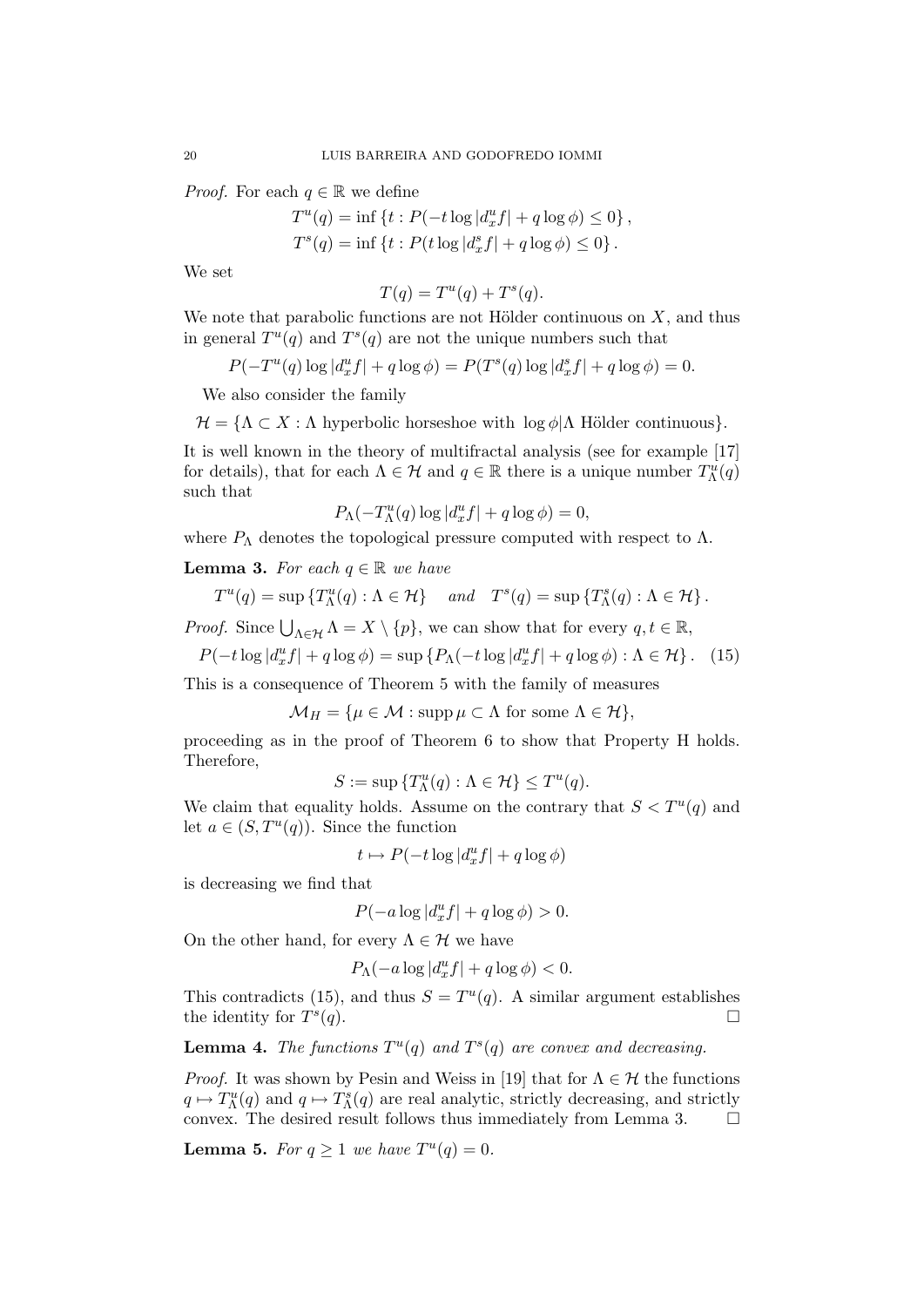*Proof.* Fix  $q > 1$ . Since  $P(q \log \phi) = 0$  we have

$$
T^{u}(q) = \inf \{ t : P(-t \log |d_{x}^{u} f| + q \log \phi) \le 0 \} \le 0.
$$

Assume by way of contradiction that  $T^u(q) < 0$ . This implies the existence of  $t \in (T^u(q), 0)$  such that

$$
P(-t\log|d_x^u f| + q\log\phi) = 0.
$$
\n(16)

Since  $P(q \log \phi) = 0$  and the function

$$
t \mapsto P(-t \log |d_x^u f| + q \log \phi)
$$

is decreasing and convex, we conclude that in fact the identity (16) holds for every  $t \geq T^u(q)$ . Let now  $t^* > t_u$ , where  $t_u$  is the unique root of the equation  $P(-t \log |d_x^u f|) = 0$ . Since  $P(\chi + \psi) \le P(\chi) + P(\psi)$ , we obtain

$$
P(-t^* \log |d_x^u f| + q \log \phi) \le P(-t^* \log |d_x^u f|) + P(q \log \phi)
$$
  
=  $P(-t^* \log |d_x^u f|) < 0.$ 

This contradiction establishes the desired statement.  $\Box$ 

A similar result holds for  $T<sup>s</sup>(q)$ . Thus, for every  $q \ge 1$  we have

$$
T(q) = T^u(q) + T^s(q) = 0.
$$

We now consider the function

$$
Q_q(t) = P(-t \log |d_x^u f| + q \log \phi).
$$

**Lemma 6.** For  $q \leq 1$ , the function  $T^u(q)$  is strictly decreasing, of class  $C^1$ , and there is a unique nonatomic equilibrium measure for

$$
-T^u(q)\log |d_x^uf| + q\log \phi.
$$

*Proof.* We note that the function  $T^u(q)$  is convex, with  $T^u(0) > 0$  and  $T^u(1) = 0$ . Therefore,  $T^u(q)$  can fail to be strictly decreasing for  $q < 1$  only in an interval of the form  $(q^*, 1)$  for some  $q^* > 0$ . If this happens, then for every  $q \in (q^*, 1)$  we have

$$
T^u(q) = \inf\{t : Q_q(t) = 0\} = 0.
$$

Furthermore, it follows from the hypotheses on  $\phi$  that  $A_q := P(q \log \phi) > 0$ for  $q \in (q^*, 1)$ . This implies that if  $q \in (q^*, 1)$ , then  $Q_q(t) \in (A_q, +\infty)$  for  $t \leq 0$ , and  $Q_q(t) \leq 0$  for  $t > 0$ . But then the pressure function  $Q_q$  would be neither convex nor continuous. This contradiction shows that  $\hat{T}^u(q)$  is strictly decreasing for  $q \leq 1$ .

To show that there is a unique root of the equation  $Q_q(t) = 0$ , which then must be  $T^u(q)$ , we note that

$$
Q_q(t) \le P(-t \log |d_x^u f|) + P(q \log \phi).
$$

Since  $P(-t \log |d_x^u f|) \rightarrow -\infty$  as  $t \rightarrow +\infty$ , there exists  $t_1 > 0$  such that  $Q_q(t_1) < 0$ . Furthermore, since  $Q_q(0) > 0$ , together with the fact that the pressure is decreasing and convex this implies the existence of a unique root. Let now

 $t_c^q = \inf \left\{ t : \left( -t \log |d_x^u f| + q \log \phi \right) \circ \chi \right\}$  has no equilibrium measure}.

The nonexistence of an equilibrium measure includes both the transient case (with no conformal measure), and the null recurrent case (with an infinite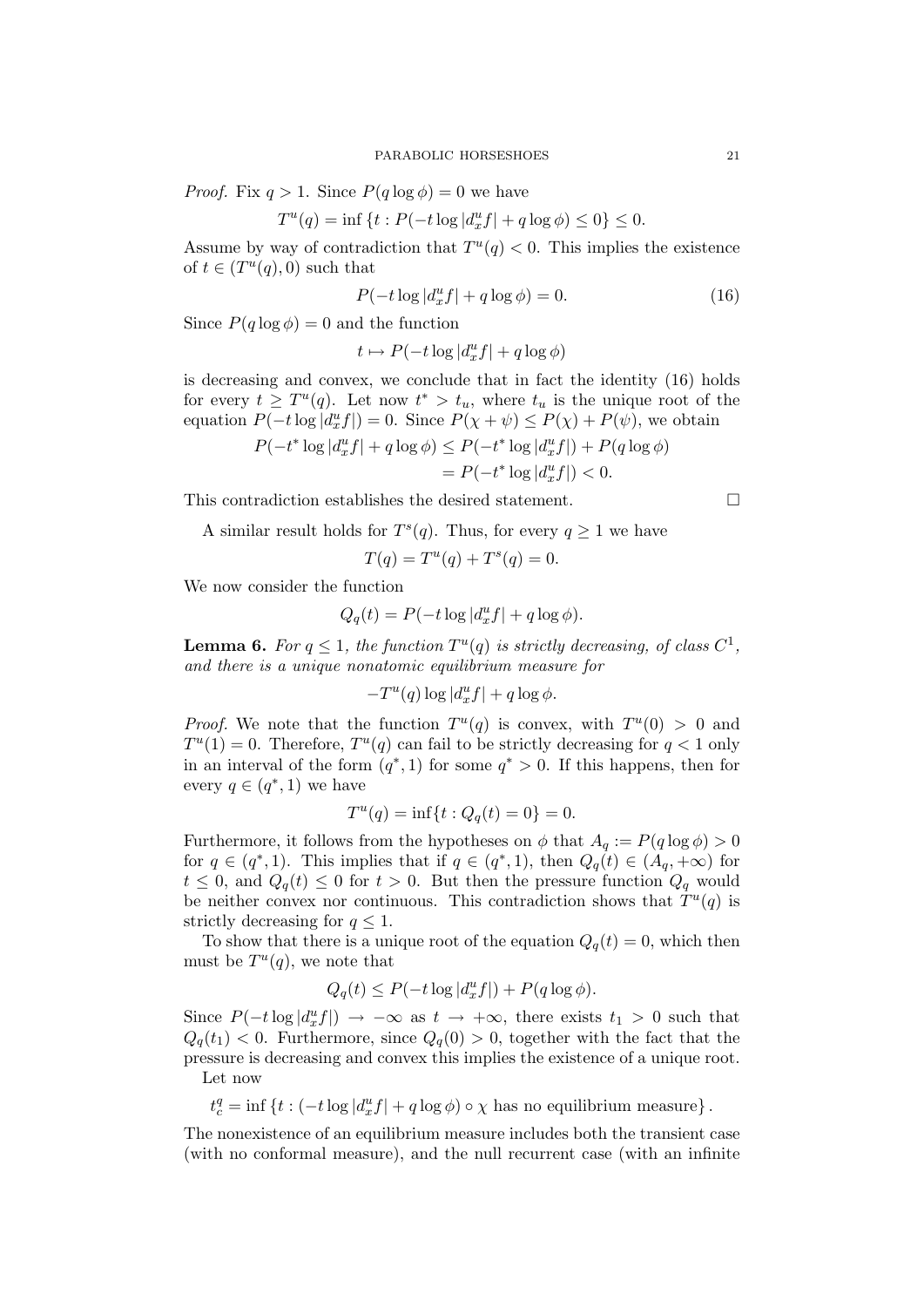"equilibrium measure"). Note that  $t_c^q > 0$ . Indeed, when  $t = 0$  the potential  $q \log \phi \circ \chi$  is "well behaved" for  $q < 1$ . On the other hand, if  $t_1 > 0$  is such that  $(-t_1 \log |d_x^u f| + q \log \phi) \circ \chi$  has no equilibrium measure, then

$$
Q_q(t_1) = P(-t_1 \log |d_x^u f| + q \log)
$$
  
=  $-t_1 \int_X \log |d_x^u f| d\delta_p + q \int_X \log \phi d\delta_p$   
=  $-t_1 \log |d_p^u f| = -t_1 M < 0.$ 

Note that the constant M is independent of q. Since  $q < 1$  we have  $P(q \log \phi) > 0$  ( $\phi$  is a parabolic function), and thus  $T^u(q) \in (0, t_c^q)$ . In particular, there is a nonatomic equilibrium measure for  $-T^u(q) \log |d_x^u f| + q \log \phi$ .

To show that the function  $T^u(q)$  is of class  $C^1$  we start by considering the function  $Q_q$ . Note that  $Q_q$  is differentiable in the interval  $(0, t_c^q)$ . Indeed, assume by way of contradiction that there exists  $t_1 \in (0, t_c^q)$  for which

$$
d^- := \lim_{t \to t_1^-} Q'_q(t) < \lim_{t \to t_1^+} Q'_q(t) =: d^+.
$$
\n(17)

Recall that for each  $t \in (0, t_c^q)$  the function  $(-t \log |d_x^u f| + q \log \phi) \circ \chi$  defined in  $\Sigma_R$  has a unique equilibrium measure. It follows from (17) that the function  $-t_1 \log |d_x^u f| + q \log \phi$  defined in X has two equilibrium measures. One is the projection of the measure for  $(-t \log |d_x^u f| + q \log \phi) \circ \chi$ , and the other is  $\delta_p$  (which is the only measure that does not belong to the projection of  $\mathcal{M}_R$ ). But if  $\delta_p$  is an equilibrium measure for  $-t_1 \log |d_x^u f| + q \log \phi$ , then  $t_c^q < t_1$ . This contradiction shows that  $Q_q$  is differentiable on  $(-\infty, 1)$ . This implies that  $Q_q$  is in fact of class  $C^1$  (see Theorem 4.2.11 and Remark 4.3.4) in [13]).

Note that if  $q_1 < q_2$  then  $t_c^{q_2} \leq t_c^{q_1}$ . This is a consequence of the monotonicity of the pressure together with the identity  $Q_q(t) = Mt$  for  $t_c^q < t$ . Indeed, if  $q_1 < q_2$  then  $P(q_2 \log \phi) < P(q_1 \log \phi)$ , and

$$
P(-t\log|d_x^u f| + q_2\log\phi) \le P(-t\log|d_x^u f| + q_1\log\phi). \tag{18}
$$

If  $t \geq \max\{t_c^{q_2}, t_c^{q_1}\}\,$ , then

$$
P(-t \log |d_x^u f| + q_2 \log \phi) = P(-t \log |d_x^u f| + q_1 \log \phi) = Mt.
$$

The result follows thus immediately from (18). Fix now  $q_1 < 1$ . Since the function

$$
q \mapsto P(-t_c^{q_1} \log |d_x^u f| + q \log \phi)
$$

is continuous, there exists  $q_2 < q_1$  such that

$$
P(-t_c^{q_1}\log|d_x^uf|+q_2\log\phi)\leq 0.
$$

Since  $t_c^{q_2} \leq t_c^{q_1}$  we conclude that  $T^u(q_2) \in (0, t_c^{q_1})$ , and since the function

$$
(t,q) \mapsto P(-t \log |d_x^u f| + q \log \phi)
$$

is  $C^1$  for  $t \in (0, t_c^{q_1})$  and  $q \in (q_2, q_1)$ , it follows from the implicit function theorem that  $q \mapsto T^u(q)$  is of class  $C^1$ . This completes the proof.

Therefore,

$$
T(q) = \begin{cases} C^1 \text{ and strictly decreasing} & \text{for } q \le 1, \\ 0 & \text{for } q > 1. \end{cases}
$$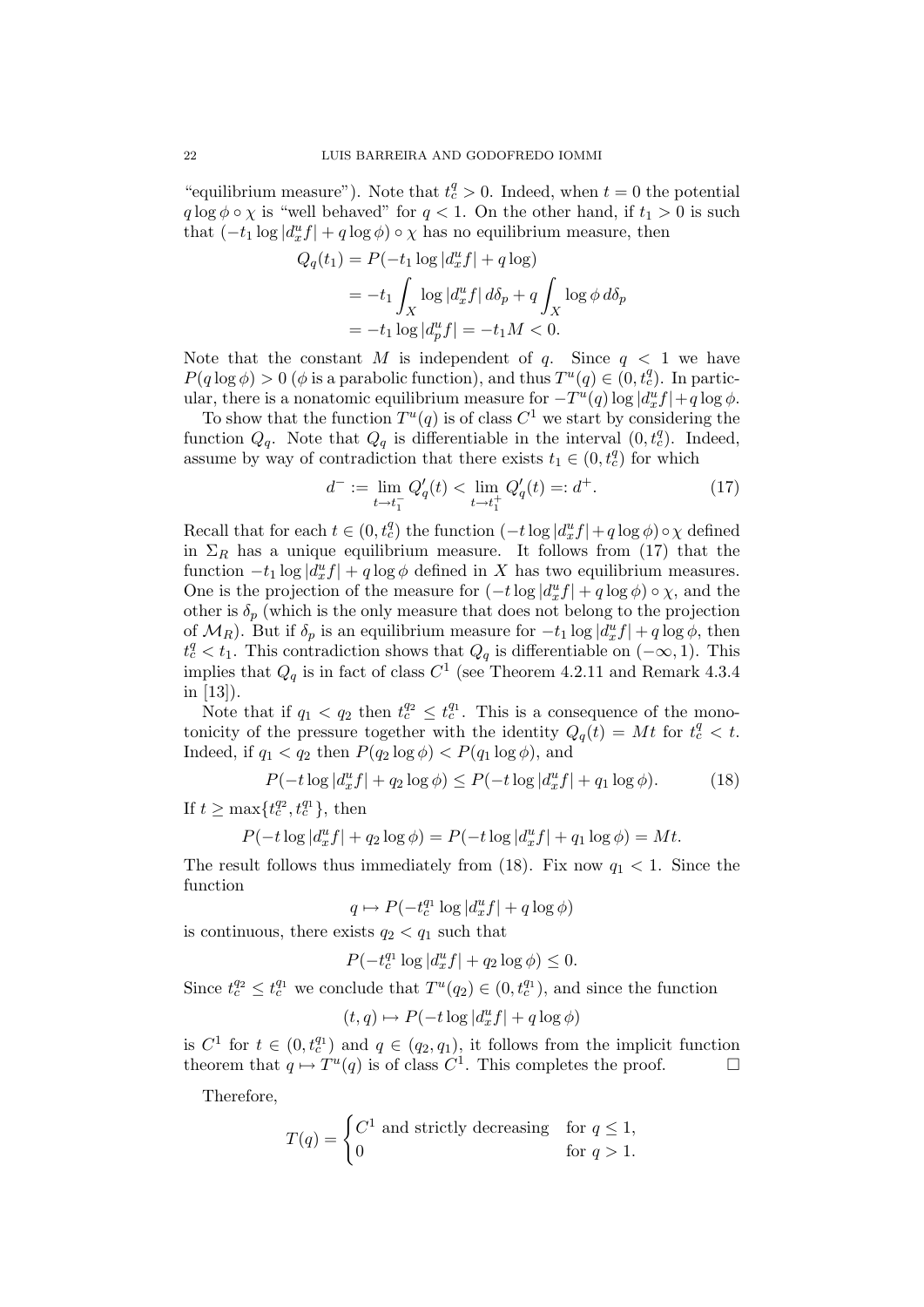Set  $B = \lim_{q \to 1^-} T'(q)$ . The following is a consequence of the classical theory of multifractal analysis and of the approximation property.

**Lemma 7.** Given  $\alpha \in (B, 0)$ , there exists a sequence  $q_n \in \mathbb{R}$  with  $q_n \to 1$ such that  $-T'_{\Lambda_n}(q_n) = \alpha$ , where  $\Lambda_n \in \mathcal{H}$  is a hyperbolic horseshoe for each n.

Let

$$
K_{n,\alpha} := \left\{ x \in \Lambda_n : \lim_{m \to \infty} \frac{\sum_{i=0}^{m-1} \log \phi(f^i x)}{\sum_{i=0}^{m-1} \log |d^u_x f^i|} = \alpha \right\} \subset K_\alpha.
$$

**Lemma 8.** If  $\alpha \in (0, B)$  then  $\dim_H K_\alpha = \alpha$ .

*Proof.* With a sequence  $q_n \to 1$  as in Lemma 7, standard arguments of multifractal analysis yield

$$
\lim_{n \to \infty} \dim_H K_{n,\alpha} = \lim_{n \to \infty} (T_{\Lambda_n}(q_n) + q_n \alpha)
$$

$$
= T(1) + \alpha = \alpha \le \dim_H K_\alpha.
$$

We recall that if  $\nu$  is a finite Borel measure with lower pointwise dimension  $\underline{d}_{\nu}(x) \leq d$ , for some  $d > 0$  and every  $x \in Z$ , then  $\dim_{H} Z \leq d$  (see for example Theorem 7.2 in [17]). In particular, for every  $x \in K_{\alpha}$  we have  $\underline{d}_{\mu}(x) = d_{\mu}(x) = \alpha$ , and hence

$$
D_{\mu}(\alpha) = \dim_{H} K_{\alpha} \leq \alpha.
$$

This yields the desired result.

**Lemma 9.** The dimension spectrum is  $C^1$  in  $(B, U)$ , and for each  $\alpha \in$  $(B, U)$  there is a full measure for  $K_{\alpha}$ .

Proof. This follows from the "classical" multifractal analysis (see for example [17] for an exposition). Since  $T(q)$  is of class  $C^1$  for  $q < 1$ , it is possible to prove that  $T$  and  $D_{\mu}$  form a Legendre pair in this range, satisfying

$$
D_{\mu}(-T'(q)) = T(q) - qT'(q).
$$

Furthermore, we can obtain a (noninvariant) full measure  $\mu_q$  for each  $K_\alpha$  in the following manner. Given  $\alpha \in (B, U)$ , take  $q < 1$  such that  $\alpha = -T'(q)$ . Let  $\mu_q^u$  be the equilibrium measure for

$$
-T^u(q)\log |d^u_x f| + q\log \phi
$$

on the symbolic dynamics represented by one-sided sequences indexed by the nonnegative integers. Similarly, let  $\mu_q^s$  be the equilibrium measure for

$$
T^s(q)\log |d_x^sf| + q\log \phi
$$

also on the symbolic dynamics but now represented by one-sided sequences indexed by the nonpositive integers. Then the product measure  $\mu_q^s \times \mu_q^u$ (defined on the two-sided sequences indexed by all integers) induces a noninvariant measure  $\mu_q$  on the horseshoe. One can easily verify that  $\mu_q$  is a full measure for  $K_{\alpha}$  (see [17] for details). This completes the proof.  $\square$ 

Lemma 10. The irregular set has full Hausdorff measure.

Proof. This follows from work of Barreira and Schmeling in [3], together with the fact that  $\dim_H X = \sup \{ \dim_H \Lambda : \Lambda \in \mathcal{H} \}.$ 

This completes the proof of the theorem.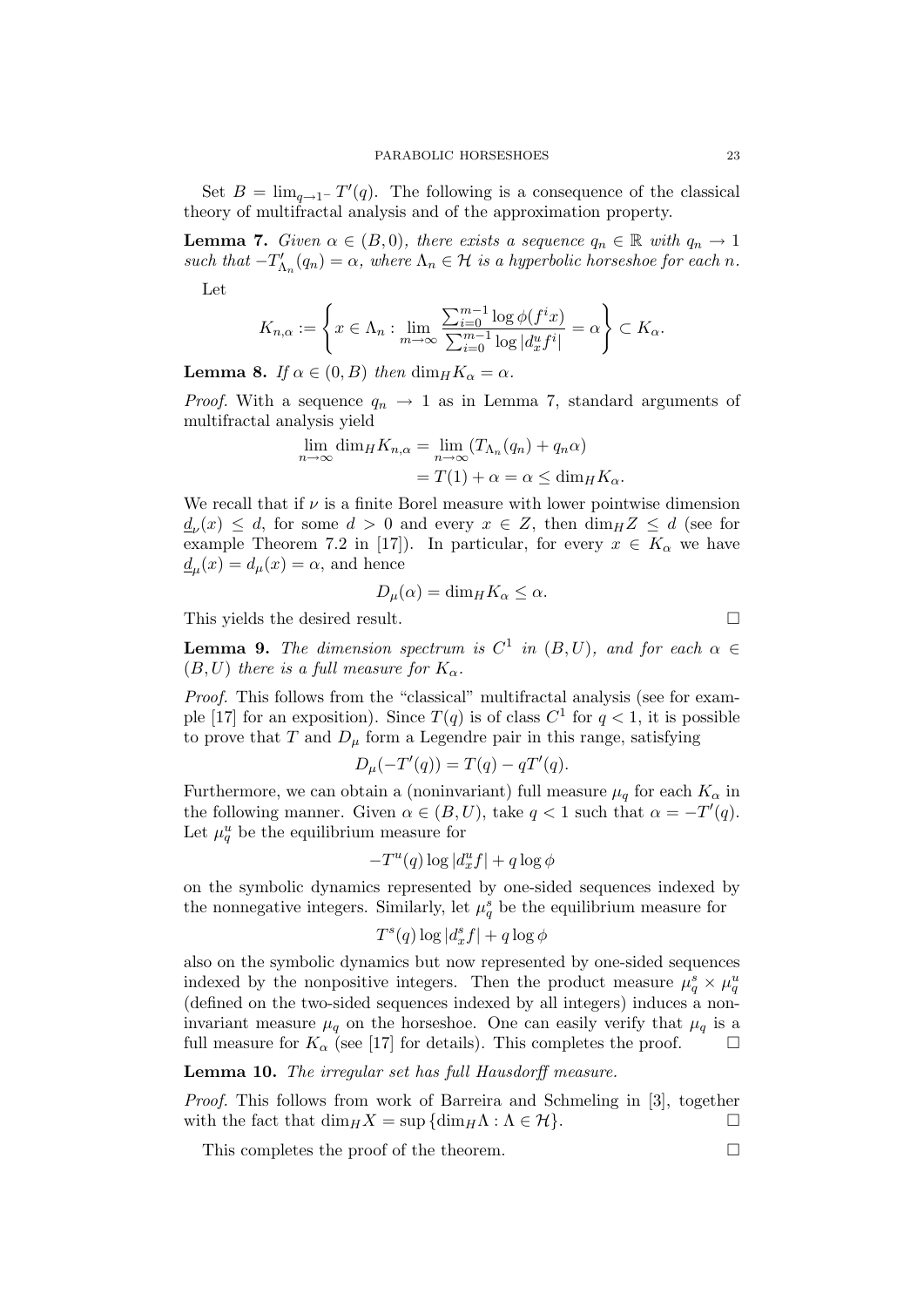#### **REFERENCES**

- 1. L. Barreira, Ya. Pesin and J. Schmeling, Multifractal spectra and multifractal rigidity for horseshoes, J. Dynam. Control Systems 3 (1997), 33–49.
- 2. L. Barreira, Ya. Pesin and J. Schmeling, Dimension and product structure of hyperbolic measures, Ann. of Math. (2) 149 (1999), 755–783.
- 3. L. Barreira and J. Schmeling, Sets of "non-typical" points have full topological entropy and full Hausdorff dimension, Israel J. Math. 116 (2000), 29–70.
- 4. T. Bousch, Le poisson n'a pas d'arêtes, Ann. Inst. H. Poincaré Probab. Statist. 36 (2000), 489–508.
- 5. H. Bruin and M. Todd, Equilibrium states for interval maps: potentials with  $\sup \phi$ inf  $\phi < h_{\text{top}}(f)$ , Comm. Math. Phys. 283 (2008), 579–611.
- 6. H. Bruin and M. Todd, Equilibrium states for interval maps: the potential  $-t \log |Df|$ , Ann. Sci. Ecole Norm. Sup., to appear.
- 7. Z. Coelho and A. Quas, Criteria for  $\overline{d}$ -continuity, Trans. Amer. Math. Soc. 350 (1998), 3257–3268.
- 8. M. Cortez and J. Rivera-Letelier Invariant measures of minimal post-critical sets of logistic maps, Israel J. Math., to appear.
- 9. F. Hofbauer Examples for the nonuniqueness of the equilibrium state, Trans. Amer. Math. Soc. 228 (1977), no. 2, 223–241.
- 10. G. Iommi, Ergodic optimization for renewal type shifts, Monatsh. Math. 150 (2007), 91–95.
- 11. O. Jenkinson, Rotation, entropy, and equilibrium states, Trans. Amer. Math. Soc. 353 (2001), 3713–3739.
- 12. A. Katok, Lyapunov exponents, entropy and periodic orbits for diffeomorphisms, Inst. Hautes Études Sci. Publ. Math.  $51$  (1980), 137–173.
- 13. G. Keller, *Equilibrium states in ergodic theory*, London Mathematical Society Student Texts 42, Cambridge University Press, 1998.
- 14. A. Lopes, The zeta function, nondifferentiability of pressure, and the critical exponent of transition, Adv. Math. 101 (1993), 133–165.
- 15. N. Makarov and S. Smirnov, On thermodynamics of rational maps. II. Non-recurrent maps, J. London Math. Soc. (2) **67** (2003), 417-432.
- 16. W. Parry and M. Pollicott, Zeta Functions and the Periodic Orbit Structure of Hyperbolics Dynamics, Astérisque 187–188, 1990.
- 17. Ya. Pesin, Dimension Theory in Dynamical Systems, Chicago Lectures in Mathematics, University of Chicago Press, 1997.
- 18. Ya. Pesin and S. Senti, Equilibrium measures for maps with inducing schemes, J. Mod. Dyn. 2 (2008), 397–430.
- 19. Ya. Pesin and H. Weiss, The multifractal analysis of Gibbs measures: motivation, mathematical foundation, and examples, Chaos 7 (1997), 89-106.
- 20. Ya. Pesin and K. Zhang, Phase transitions for uniformly expanding maps, J. Statist. Phys. 122 (2006), 1095–1110.
- 21. C.-E. Pfister and W. Sullivan, On the topological entropy of saturated sets, Ergodic Theory Dynam. Systems 27 (2007), 929–956.
- 22. M. Pollicott and H. Weiss, Multifractal analysis of Lyapunov exponent for continued fraction and Manneville–Pomeau transformations and applications to Diophantine approximation, Comm. Math. Phys. 207 (1999), 145–171.
- 23. Y. Pomeau and P. Manneville, Intermittent transition to turbulence in dissipative dynamical systems, Comm. Math. Phys. 74 (1980), 189–197
- 24. T. Prellberg and J. Slawny, Maps of intervals with indifferent fixed points: thermodynamic formalism and phase transitions, J. Statist. Phys. 66 (1992), 503–514.
- 25. F. Przytycki and J. Rivera-Letelier, Nice inducing schemes and the thermodynamics of rational maps, preprint.
- 26. O. Sarig, Thermodynamic formalism for countable Markov shifts, Ergodic Theory Dynam. Systems 19 (1999), 1565–1593.
- 27. O. Sarig, Phase transitions for countable Markov shifts, Comm. Math. Phys. 217 (2001), 555–577.